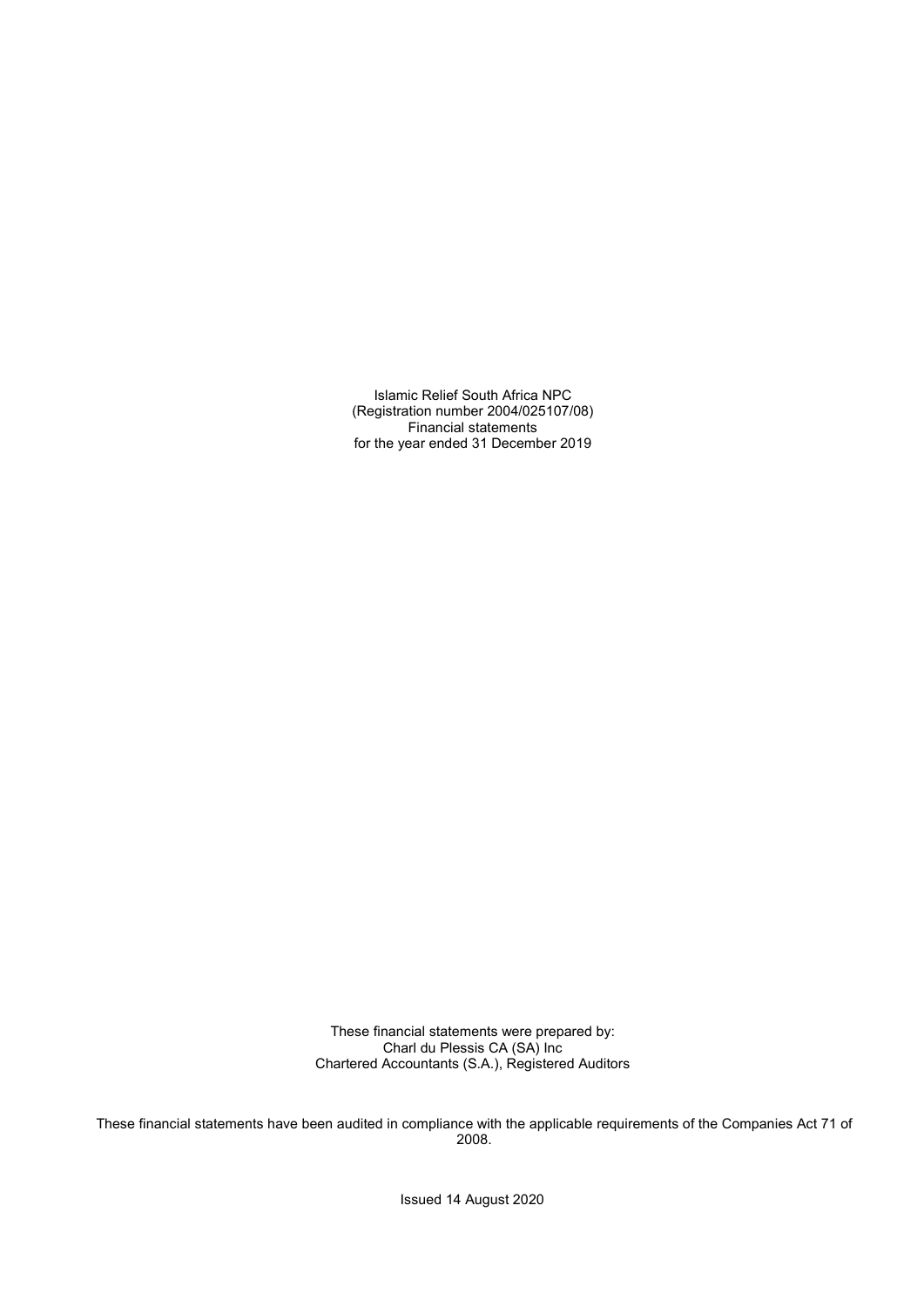(Registration number: 2004/025107/08) Financial Statements for the year ended 31 December 2019

### General Information

| Country of incorporation and domicile       | South Africa                                                                                                                                  |
|---------------------------------------------|-----------------------------------------------------------------------------------------------------------------------------------------------|
| Nature of business and principal activities | To provide poverty relief and humanitarian assistance                                                                                         |
| <b>Directors</b>                            | Abu - El - Magd Mohamed Ali<br>Salie Moegamat Tahir<br>El - Alfy Mohammed Omar<br>El - Bendary Ahmad Esmat<br>El - Zayat Ibrahim Farouk       |
| <b>Registered office</b>                    | 396 Imam Haron Road<br>Landsdowne<br>Cape Town<br>Western Cape<br>7780                                                                        |
| <b>Business address</b>                     | 396 Imam Haron Road<br>Landsdowne<br>7780                                                                                                     |
| <b>Postal address</b>                       | PO Box 2347<br>Clareinch<br>Cape Town<br>7740                                                                                                 |
| <b>Bankers</b>                              | <b>Standard Bank</b><br><b>First National Bank</b>                                                                                            |
| <b>Auditors</b>                             | <b>BDO South Africa Incorporated</b><br>Chartered Accountants (SA)<br><b>Registered Auditors</b>                                              |
| <b>Company registration number</b>          | 2004/025107/08                                                                                                                                |
| Tax reference number                        | 9450/136/16/4                                                                                                                                 |
| Level of assurance                          | These financial statements have been audited in compliance with the<br>applicable requirements of the Companies Act 71 of 2008.               |
| <b>Preparer</b>                             | The financial statements were independently compiled by:<br>Charl du Plessis CA (SA) Inc<br>Chartered Accountants (S.A.), Registered Auditors |
| <b>Published</b>                            | 14 August 2020                                                                                                                                |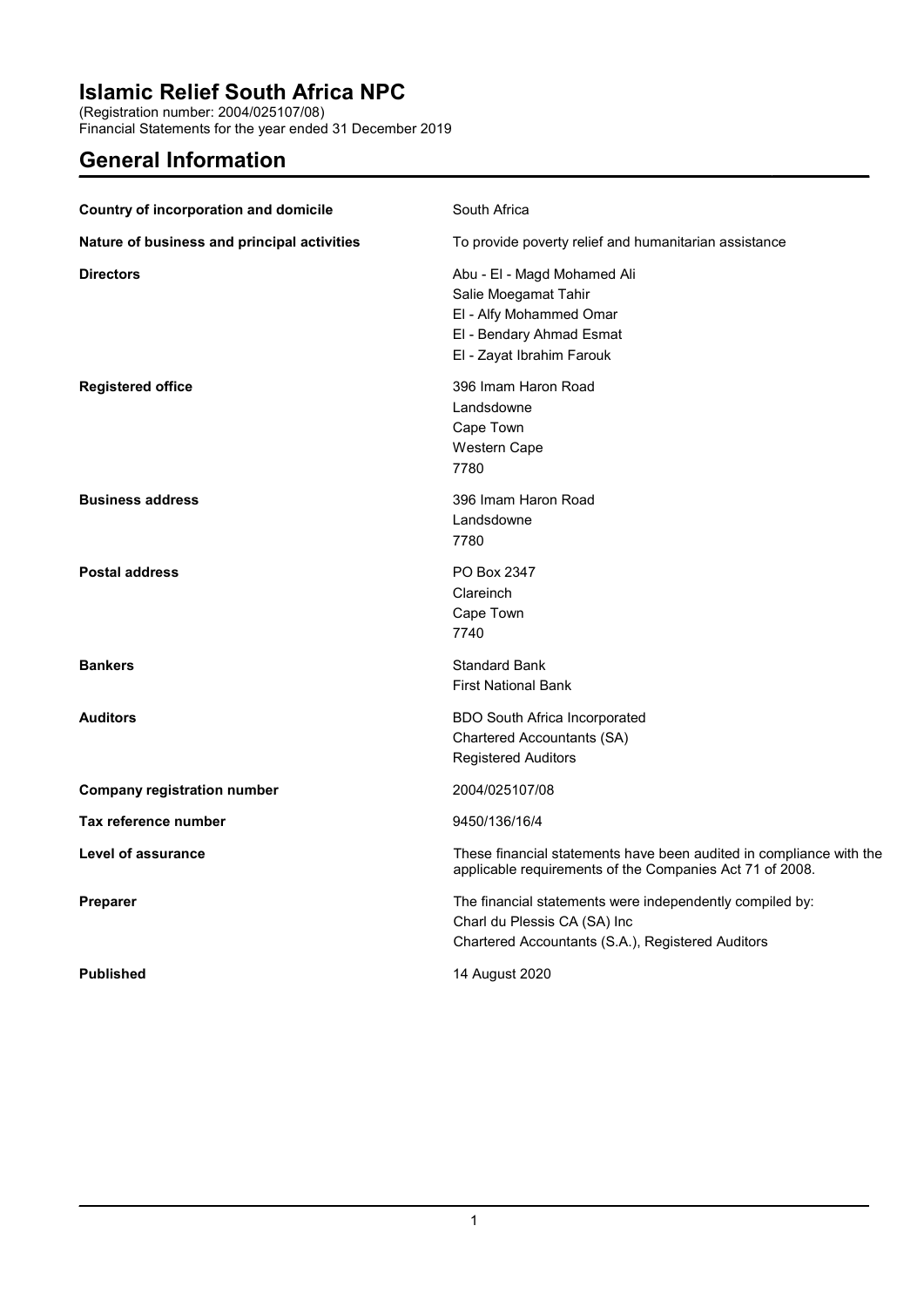(Registration number: 2004/025107/08)

Financial Statements for the year ended 31 December 2019

### Index

The reports and statements set out below comprise the financial statements presented to the directors:

|                                                                                                          | Page      |
|----------------------------------------------------------------------------------------------------------|-----------|
| Independent Auditor's Report                                                                             | $3 - 5$   |
| Directors' Responsibilities and Approval                                                                 | 6         |
| Directors' Report                                                                                        | $7 - 8$   |
| <b>Statement of Financial Position</b>                                                                   | 9         |
| Statement of Comprehensive Income                                                                        | 10        |
| Statement of Changes in Equity                                                                           | 11        |
| <b>Statement of Cash Flows</b>                                                                           | 12        |
| <b>Accounting Policies</b>                                                                               | $13 - 15$ |
| Notes to the Financial Statements                                                                        | $16 - 20$ |
| The following supplementary information does not form part of the financial statements and is unaudited: |           |
| Statement of Comprehensive Income                                                                        | $21 - 22$ |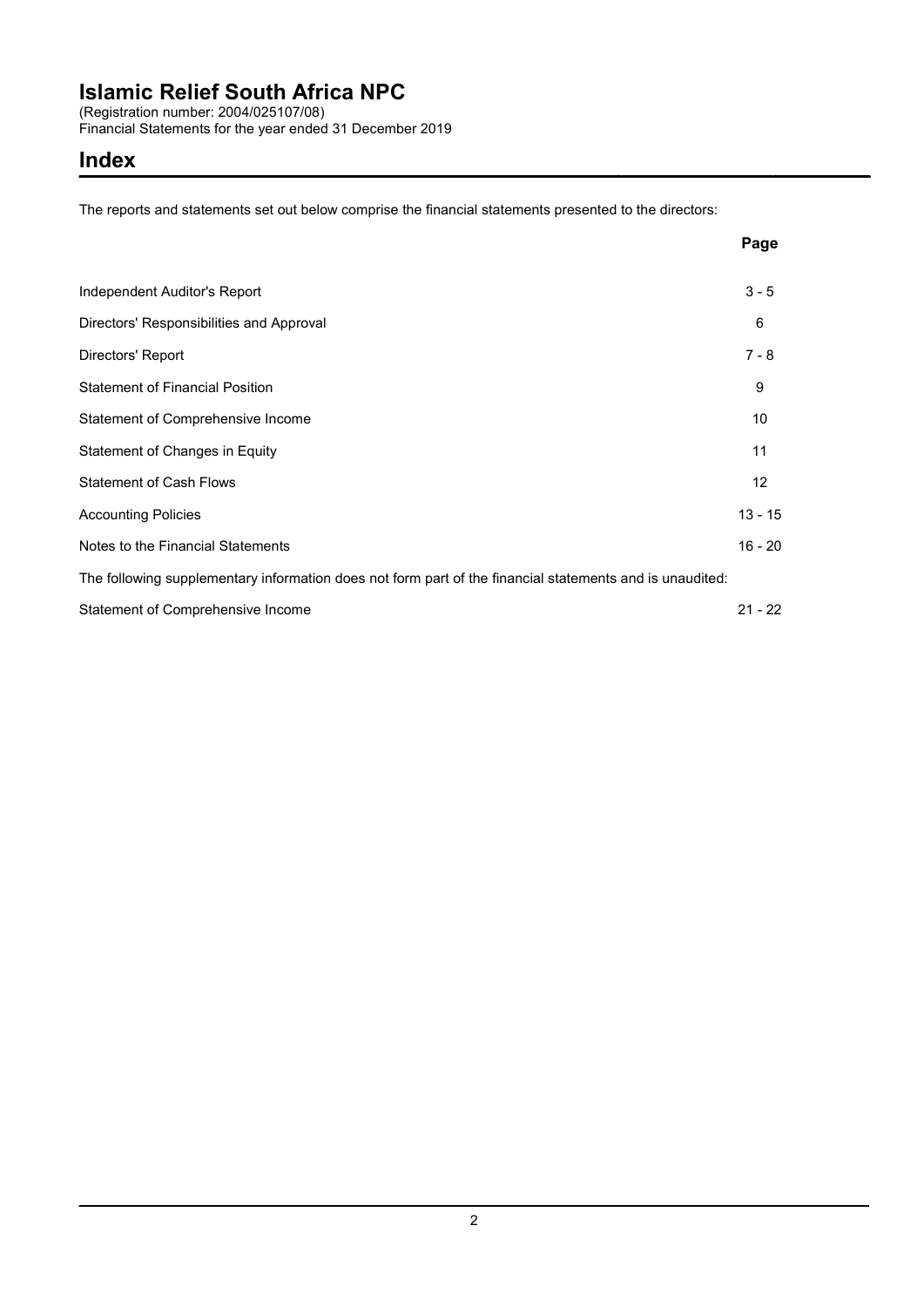

Tel: +27 21 417 8800 Fax: +27 21 417 8700 www.bdo.co.za

6 th Floor, 119 – 123 Hertzog Boulevard Foreshore Cape Town, 8001 PO Box 2275 Cape Town, 8000

#### **Independent Auditor's Report To the Members of Islamic Relief South Africa NPC**

#### **Qualified Opinion**

We have audited the financial statements of Islamic Relief South Africa NPC (the company) set out on pages 9 to 19, which comprise the statement of financial position as at 31 December 2019 , and the statement of profit or loss and other comprehensive income, statement of changes in equity and statement of cash flows for the year then ended, and notes to the financial statements, including a summary of significant accounting policies.

In our opinion, except for the possible effect of the matter described in the Basis for Qualified Opinion section of our report, the financial statements present fairly, in all material respects, the financial position of Islamic Relief South Africa NPC as at 31 December 2019 , and its financial performance and cash flows for the year then ended in accordance with the International Financial Reporting Standard for Small and Medium-sized Entities and the requirements of the Companies Act of South Africa.

#### **Basis for Qualified Opinion**

Cash donations are a significant source of fundraising revenue for Islamic Relief South Africa NPC . Despite having a documented cash receipt policy, it has been determined that it is impractical to establish internal controls over the collection of cash donations prior to the initial entry into its financial records. We were therefore unable to confirm whether all cash donations were recorded.

We conducted our audit in accordance with International Standards on Auditing (ISAs). Our responsibilities under those standards are further described in the *Auditor's Responsibilities for the Audit of the Financial Statements* section of our report. We are independent of the company in accordance with the Independent Regulatory Board for Auditors' *Code of Professional Conduct for Registered Auditors* (IRBA Code) and other independence requirements applicable to performing audits of financial statements in South Africa. We have fulfilled our other ethical responsibilities in accordance with the IRBA Code and in accordance with other ethical requirements applicable to performing audits in South Africa. The IRBA Code is consistent with the corresponding sections of the International Ethics Standards Board for Accountants' *International Code of Ethics for Professional Accountants (including International Independence Standards)*. We believe that the audit evidence we have obtained is sufficient and appropriate to provide a basis for our qualified opinion.

#### **Other Information**

The directors responsible for the other information. The other information comprises the information included in the document titled "Islamic Relief South Africa NPC Annual Financial Statements for the year ended 31 December 2019", which includes the Directors' Report as required by the Companies Act of South Africa. The other information does not include the financial statements and our auditor's report thereon.

Our opinion on the financial statements does not cover the other information and we do not express an audit opinion or any form of assurance conclusion thereon.

The company's principal place of business is at 52 Corlett Drive, Illovo, Johannesburg, where a list of directors' names is available for inspection. BDO South Africa Incorporated, a South African personal liability company, is a member of BDO International Limited, a UK company limited by guarantee, and forms part of the international BDO network of independent member firms.

BDO South Africa Incorporated Registration number: 1995/002310/21 Practice number: 905526 VAT number: 4910148685

National Executive: PR Badrick • HN Bhaga-Muljee • DF Botha • BJ de Wet • HCS Lopes • T Masasa • E Singh • SM Somaroo • IM Scott (Cape Town Office Managing Partner) • ME Stewart (Chief Executive) • MS Willimott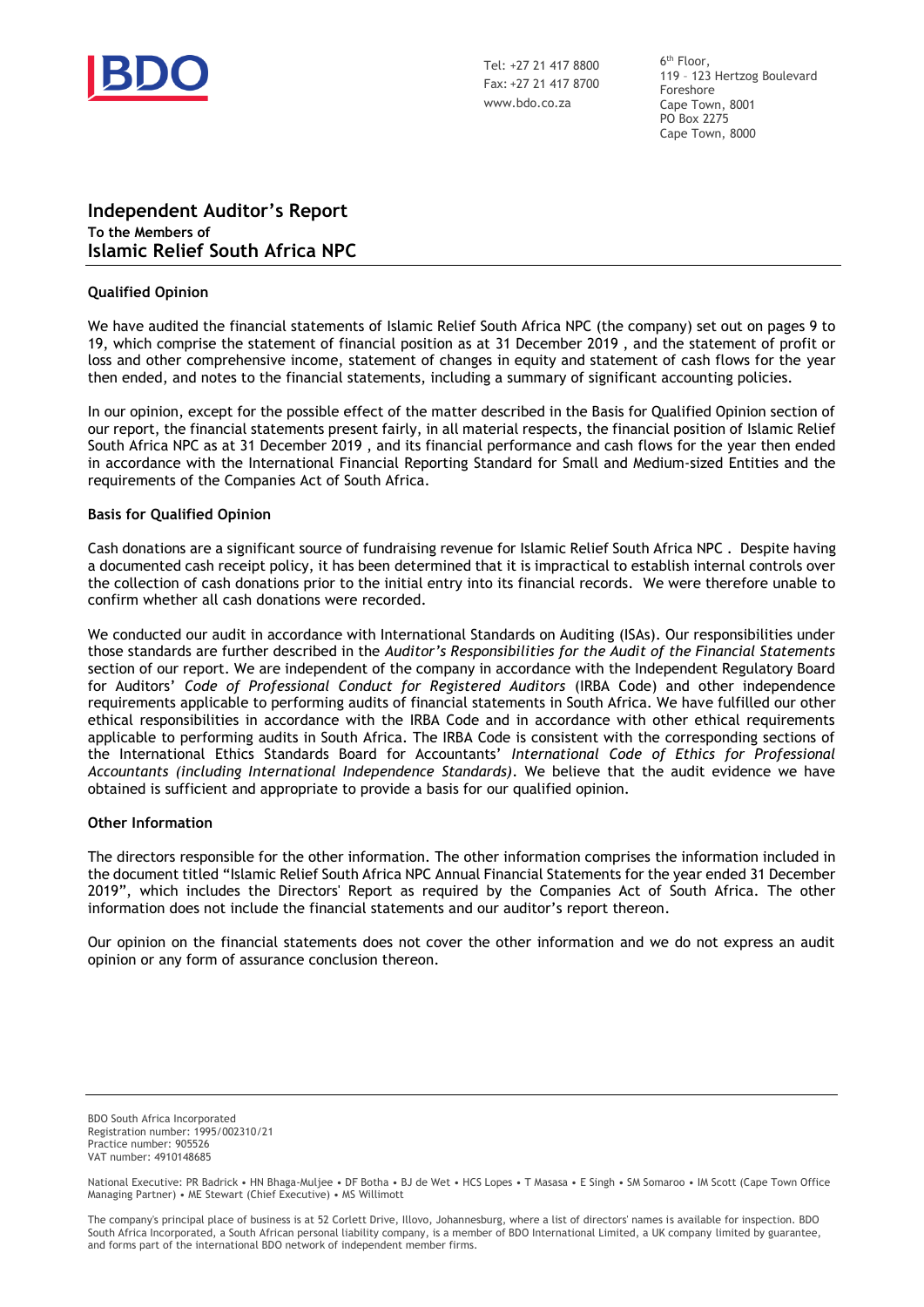

In connection with our audit of the financial statements, our responsibility is to read the other information and, in doing so, consider whether the other information is materially inconsistent with the financial statements or our knowledge obtained in the audit, or otherwise appears to be materially misstated. If, based on the work we have performed, we conclude that there is a material misstatement of this other information, we are required to report that fact. As described in the Basis for Qualified Opinion section above, we were unable to obtain sufficient appropriate evidence about whether all cash donations were recorded. Accordingly, we are unable to conclude whether or not the other information is materially misstated with respect to this matter.

#### **Responsibilities of the** Directors **for the Financial Statements**

The directors responsible for the preparation and fair presentation of the financial statements in accordance with the International Financial Reporting Standard for Small and Medium-sized Entities and the requirements of the Companies Act of South Africa, and for such internal control as the directors determine is necessary to enable the preparation of financial statements that are free from material misstatement, whether due to fraud or error.

In preparing the financial statements, the directors responsible for assessing the entity's ability to continue as a going concern, disclosing, as applicable, matters related to going concern and using the going concern basis of accounting unless the directors either intend to liquidate the entity or to cease operations, or have no realistic alternative but to do so.

#### **Auditor's Responsibilities for the Audit of the Financial Statements**

Our objectives are to obtain reasonable assurance about whether the financial statements as a whole are free from material misstatement, whether due to fraud or error, and to issue an auditor's report that includes our opinion. Reasonable assurance is a high level of assurance, but is not a guarantee that an audit conducted in accordance with ISAs will always detect a material misstatement when it exists. Misstatements can arise from fraud or error and are considered material if, individually or in the aggregate, they could reasonably be expected to influence the economic decisions of users taken on the basis of these financial statements.

As part of an audit in accordance with ISAs, we exercise professional judgement and maintain professional scepticism throughout the audit. We also:

- Identify and assess the risks of material misstatement of the financial statements, whether due to fraud or error, design and perform audit procedures responsive to those risks, and obtain audit evidence that is sufficient and appropriate to provide a basis for our opinion. The risk of not detecting a material misstatement resulting from fraud is higher than for one resulting from error, as fraud may involve collusion, forgery, intentional omissions, misrepresentations, or the override of internal control.
- Obtain an understanding of internal control relevant to the audit in order to design audit procedures that are appropriate in the circumstances, but not for the purpose of expressing an opinion on the effectiveness of the entity's internal control.
- Evaluate the appropriateness of accounting policies used and the reasonableness of accounting estimates and related disclosures made by the directors .
- Conclude on the appropriateness of the directors' use of the going concern basis of accounting and based on the audit evidence obtained, whether a material uncertainty exists related to events or conditions that may cast significant doubt on the entity's ability to continue as a going concern. If we conclude that a material uncertainty exists, we are required to draw attention in our auditor's report to the related disclosures in the financial statements or, if such disclosures are inadequate, to modify our opinion. Our conclusions are based on the audit evidence obtained up to the date of our auditor's report. However, future events or conditions may cause the entity to cease to continue as a going concern.
- Evaluate the overall presentation, structure and content of the financial statements, including the disclosures, and whether the financial statements represent the underlying transactions and events in a manner that achieves fair presentation.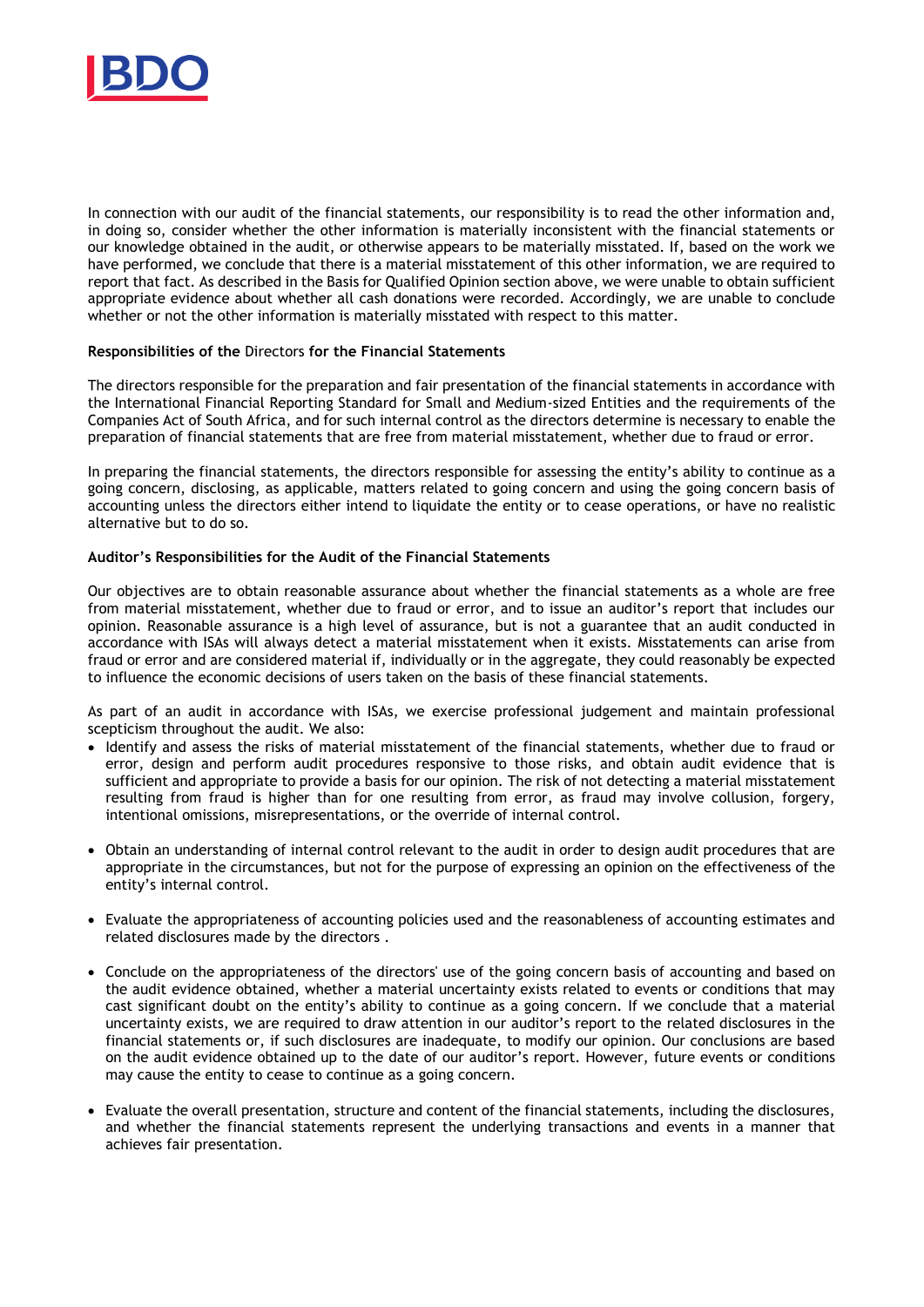

We communicate with the directors regarding, among other matters, the planned scope and timing of the audit and significant audit findings, including any significant deficiencies in internal control that we identify during our audit.

Boo south Africa for

**BDO South Africa Incorporated** Registered Auditors

**Imtiaaz Hashim** Director Registered Auditor

17 August 2020

119-123 Hertzog Boulevard Foreshore Cape Town, 8001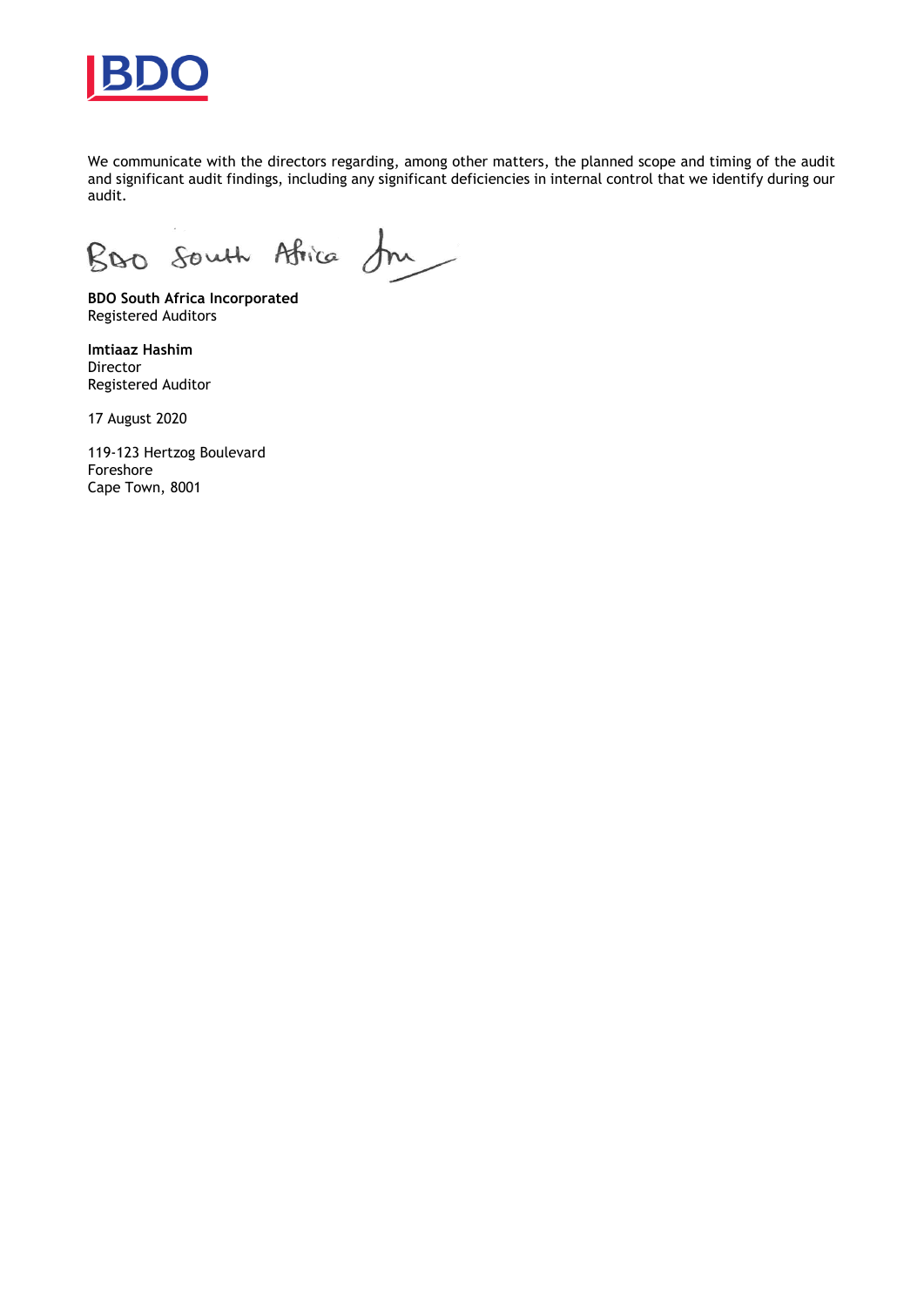(Registration number: 2004/025107/08) Financial Statements for the year ended 31 December 2019

### Directors' Responsibilities and Approval

The directors are required by the Companies Act 71 of 2008, to maintain adequate accounting records and are responsible for the content and integrity of the financial statements and related financial information included in this report. It is their responsibility to ensure that the financial statements fairly present the state of affairs of the company as at the end of the financial year and the results of its operations and cash flows for the period then ended, in conformity with the International Financial Reporting Standard for Small and Medium-sized Entities. The external auditors are engaged to express an independent opinion on the financial statements.

The financial statements are prepared in accordance with the International Financial Reporting Standard for Small and Medium-sized Entities and are based upon appropriate accounting policies consistently applied and supported by reasonable and prudent judgements and estimates.

The directors acknowledge that they are ultimately responsible for the system of internal financial control established by the company and place considerable importance on maintaining a strong control environment. To enable the directors to meet these responsibilities, the board of directors sets standards for internal control aimed at reducing the risk of error or loss in a cost effective manner. The standards include the proper delegation of responsibilities within a clearly defined framework, effective accounting procedures and adequate segregation of duties to ensure an acceptable level of risk. These controls are monitored throughout the company and all employees are required to maintain the highest ethical standards in ensuring the company's business is conducted in a manner that in all reasonable circumstances is above reproach. The focus of risk management in the company is on identifying, assessing, managing and monitoring all known forms of risk across the company. While operating risk cannot be fully eliminated, the company endeavours to minimise it by ensuring that appropriate infrastructure, controls, systems and ethical behaviour are applied and managed within predetermined procedures and constraints.

The directors are of the opinion, based on the information and explanations given by management, that the system of internal control provides reasonable assurance that the financial records may be relied on for the preparation of the financial statements. However, any system of internal financial control can provide only reasonable, and not absolute, assurance against material misstatement or loss.

The directors have reviewed the company's cash flow forecast for the year to 31 December 2020 and, in the light of this review and the current financial position, They are satisfied that the company has or has access to adequate resources to continue in operational existence for the foreseeable future.

The external auditors are responsible for independently auditing and reporting on the company's financial statements. The financial statements have been examined by the company's external auditors and their report is presented on page 3 - 5.

The financial statements set out on pages 9 to 20, which have been prepared on the going concern basis, were approved by the board of directors on 14 August 2020 and were signed on its behalf by:

Approval of financial statements

Abu - El - Magd Mohamed Ali **El - Bendary Ahmad Esmat** 

Ahmad el Bendary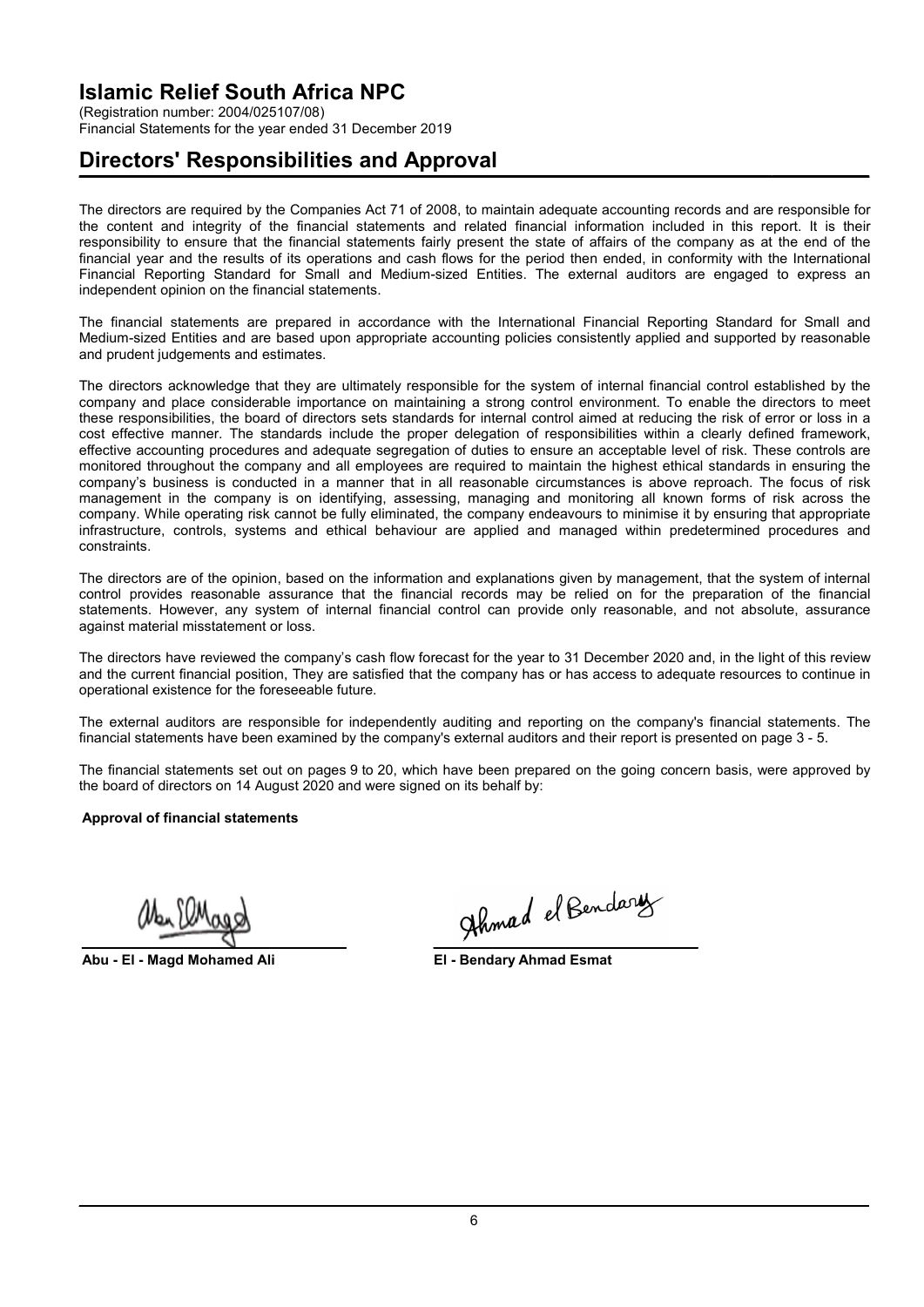(Registration number: 2004/025107/08)

Financial Statements for the year ended 31 December 2019

### Directors' Report

The directors have pleasure in submitting their report on the financial statements of Islamic Relief South Africa NPC for the year ended 31 December 2019.

#### 1. Incorporation

The company was incorporated on 07 September 2004 and obtained its certificate to commence business on the same day.

#### 2. Nature of business

Islamic Relief South Africa NPC was incorporated in South Africa with interests in humanitarian assistance. The company operates in South Africa.

There have been no material changes to the nature of the company's business from the prior year.

#### 3. Review of financial results and activities

The financial statements have been prepared in accordance with International Financial Reporting Standard for Small and Medium-sized Entities and the requirements of the Companies Act 71 of 2008. The accounting policies have been applied consistently compared to the prior year.

The company recorded a surplus for the year ended 31 December 2019 of R1,271,553 (2018 surplus: R1,724,191).

Restricted project funds pertain to funds collected towards specific Islamic Relief programmes and projects, and relate to obligations that Islamic Relief South Africa carry forward to be discharged in 2020.

Unrestricted project funds are general funds not confined to any specific project.

#### 4. Directors

The directors in office at the date of this report are as follows:

| <b>Directors</b><br>Abu - El - Magd Mohamed Ali<br>Salie Moegamat Tahir<br>Khalifa Heshmat Khalifa Ahmed | <b>Position</b><br>Chairperson<br>Vice Chairperson<br>Secretary | Resigned on<br>31/03/2019                              | <b>Nationality</b><br>Egypt<br>South Africa<br>United Kingdom |
|----------------------------------------------------------------------------------------------------------|-----------------------------------------------------------------|--------------------------------------------------------|---------------------------------------------------------------|
| EI - Alfy Mohammed Omar<br>El - Bendary Ahmad Esmat<br>El - Zayat Ibrahim Farouk                         |                                                                 |                                                        | United Kingdom<br>United States of<br>America<br>Germany      |
| Professor Kholeka Constance<br>Moloi<br>Said, Hossam                                                     |                                                                 | Resigned on<br>04/01/2019<br>Resigned on<br>04/01/2019 |                                                               |

#### 5. Directors interests in shares

As at 31 December 2019, the directors of the company held no direct and indirect beneficial interests in the equity of the company.

The register of interests of directors and others in shares of the company is available to the shareholder on request.

There have been no changes in beneficial interests that occurred between the end of the reporting period and the date of this report.

#### 6. Directors' interests in contracts

During the financial year, no contracts were entered into which directors or officers of the company had an interest and which significantly affected the business of the company.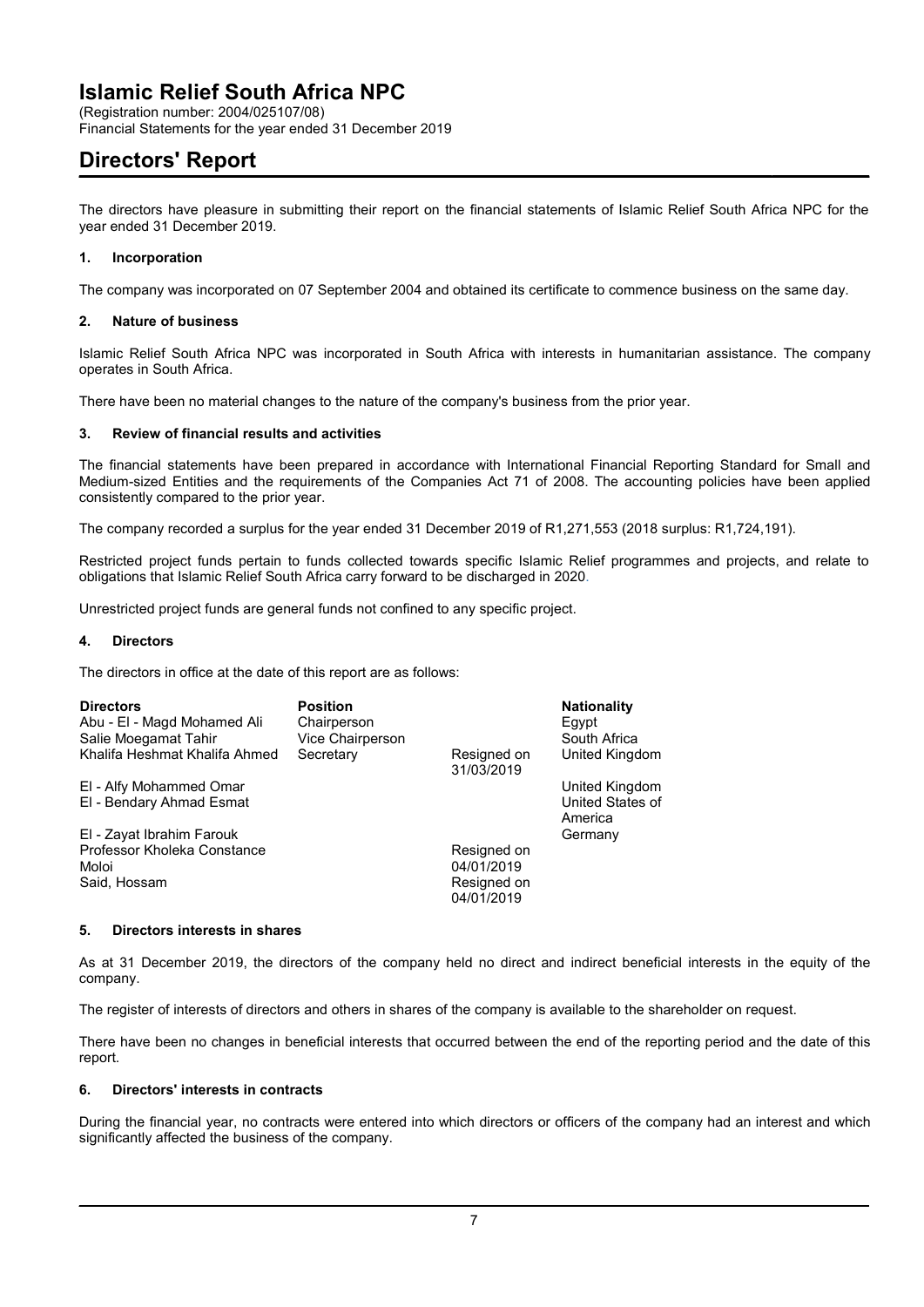(Registration number: 2004/025107/08) Financial Statements for the year ended 31 December 2019

### Directors' Report

#### 7. Special resolutions

No special resolutions, the nature of which might be significant to the directors in their appreciation of the state of affairs of the company were made by the company during the period covered by this report.

#### 8. Events after the reporting period

The coronavirus (COVID-19) pandemic is spreading across the globe rapidly and has taken its toll on not just human life, but businesses and financial markets too. However, Islamic Relief South Africa has continued robust operations from both a fundraising and programmes implementation aspect during this time and has not being negatively impacted by the coronavirus. Although, South Africa was under strict lockdown regulations since 27th March 2020, the entity was able to obtain an official permit and maintain normal operations that enabled continued movement and activity, such that there were no halt to operations.

#### 9. Going concern

The directors believe that the company has adequate financial resources to continue in operation for the foreseeable future and accordingly the financial statements have been prepared on a going concern basis. The directors have satisfied themselves that the company is in a sound financial position and that it has access to sufficient borrowing facilities to meet its foreseeable cash requirements. The directors are not aware of any new material changes that may adversely impact the company. The directors are also not aware of any material non-compliance with statutory or regulatory requirements or of any pending changes to legislation which may affect the company.

The organization has recently, successfully emerged from its traditionally, busiest period during the year. At the latest Board of Directors meeting, on the 27<sup>th</sup> June 2020, and having assessed the latest financial performance, the directors are satisfied that the entity will continue to operate for the next 12 months having noted that performance was in line with budgeted expectations and business plans for the foreseeable future support the going concern assumption . The directors are not aware of any additional material changes that may adversely impact the company. The directors are also not aware of any material noncompliance with statutory or regulatory requirements or of any pending changes to legislation which may affect the company. .

#### 10. Litigation statement

The company becomes involved from time to time in various claims and lawsuits incidental to the ordinary course of business. The company is not currently involved in any such claims or lawsuits, which individually or in the aggregate, are expected to have a material adverse effect on the business or its assets.

#### 11. Auditors

BDO South Africa Incorporated will continue in office in accordance with section 90 of the Companies Act of South Africa.

#### 12. Date of authorisation for issue of financial statements

The financial statements have been authorised for issue by the directors on 14 August 2020. No authority was given to anyone to amend the financial statements after the date of issue.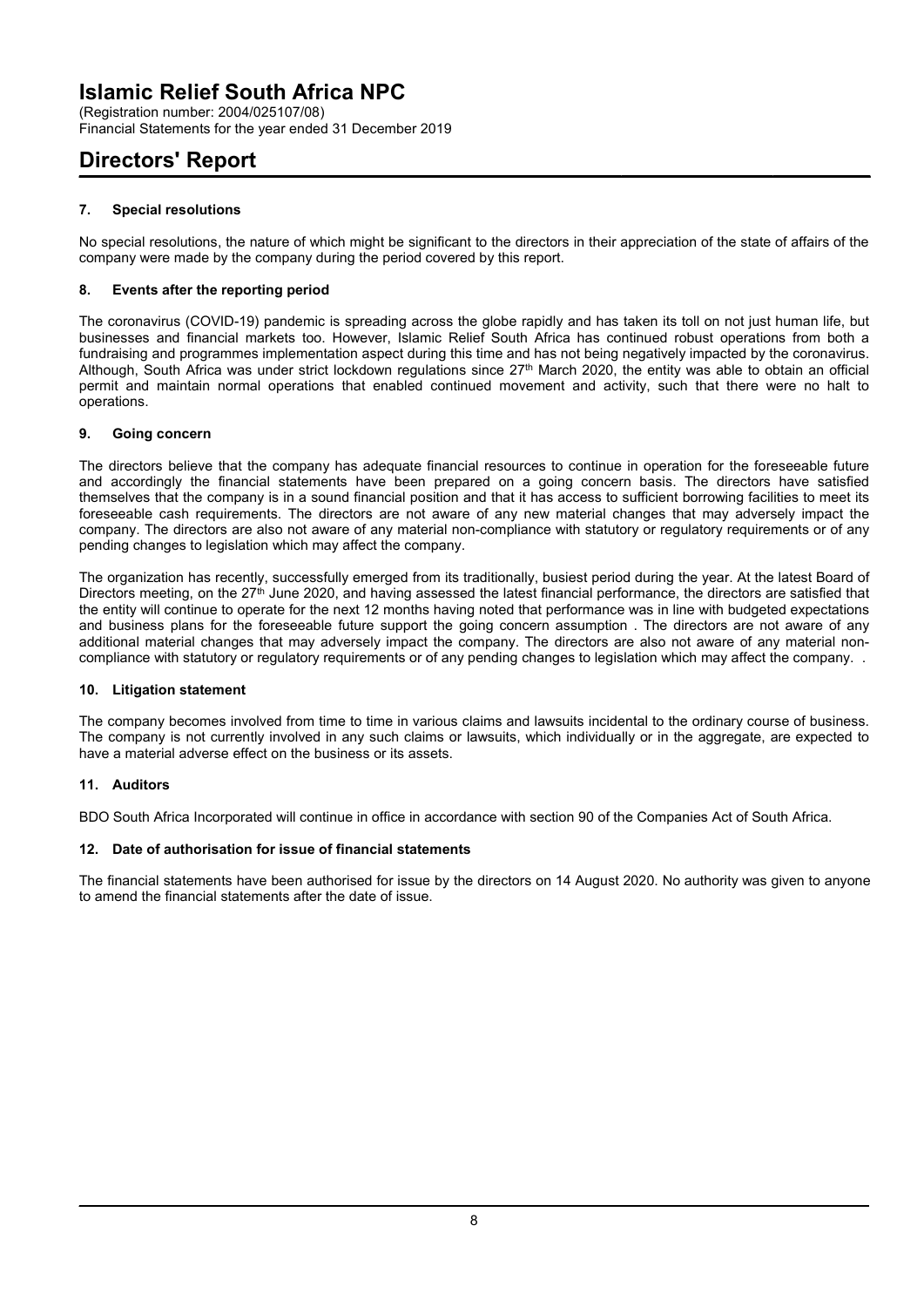(Registration number: 2004/025107/08) Financial Statements for the year ended 31 December 2019

### Statement of Financial Position as at 31 December 2019

| Figures in Rand                     | Notes            | 2019       | 2018       |
|-------------------------------------|------------------|------------|------------|
| <b>Assets</b>                       |                  |            |            |
| <b>Non-Current Assets</b>           |                  |            |            |
| Property, plant and equipment       | $\boldsymbol{2}$ | 7,129,592  | 903,677    |
| Other financial assets              | 3                | 22,400     | 22,400     |
|                                     |                  | 7,151,992  | 926,077    |
| <b>Current Assets</b>               |                  |            |            |
| Trade and other receivables         | 4                | 1,493,977  | 1,451,794  |
| Cash and cash equivalents           | 5                | 22,972,889 | 17,944,009 |
|                                     |                  | 24,466,866 | 19,395,803 |
| <b>Total Assets</b>                 |                  | 31,618,858 | 20,321,880 |
| <b>Equity and Liabilities</b>       |                  |            |            |
| <b>Equity</b>                       |                  |            |            |
| Accumulated surplus                 | $\,6\,$          | 20,974,569 | 19,703,016 |
| <b>Liabilities</b>                  |                  |            |            |
| <b>Non-Current Liabilities</b>      |                  |            |            |
| Other financial liabilities         | 7                | 4,951,042  |            |
| <b>Current Liabilities</b>          |                  |            |            |
| Trade and other payables            | 8                | 5,608,977  | 568,864    |
| Provisions                          | 9                | 84,270     | 50,000     |
|                                     |                  | 5,693,247  | 618,864    |
| <b>Total Liabilities</b>            |                  | 10,644,289 | 618,864    |
| <b>Total Equity and Liabilities</b> |                  | 31,618,858 | 20,321,880 |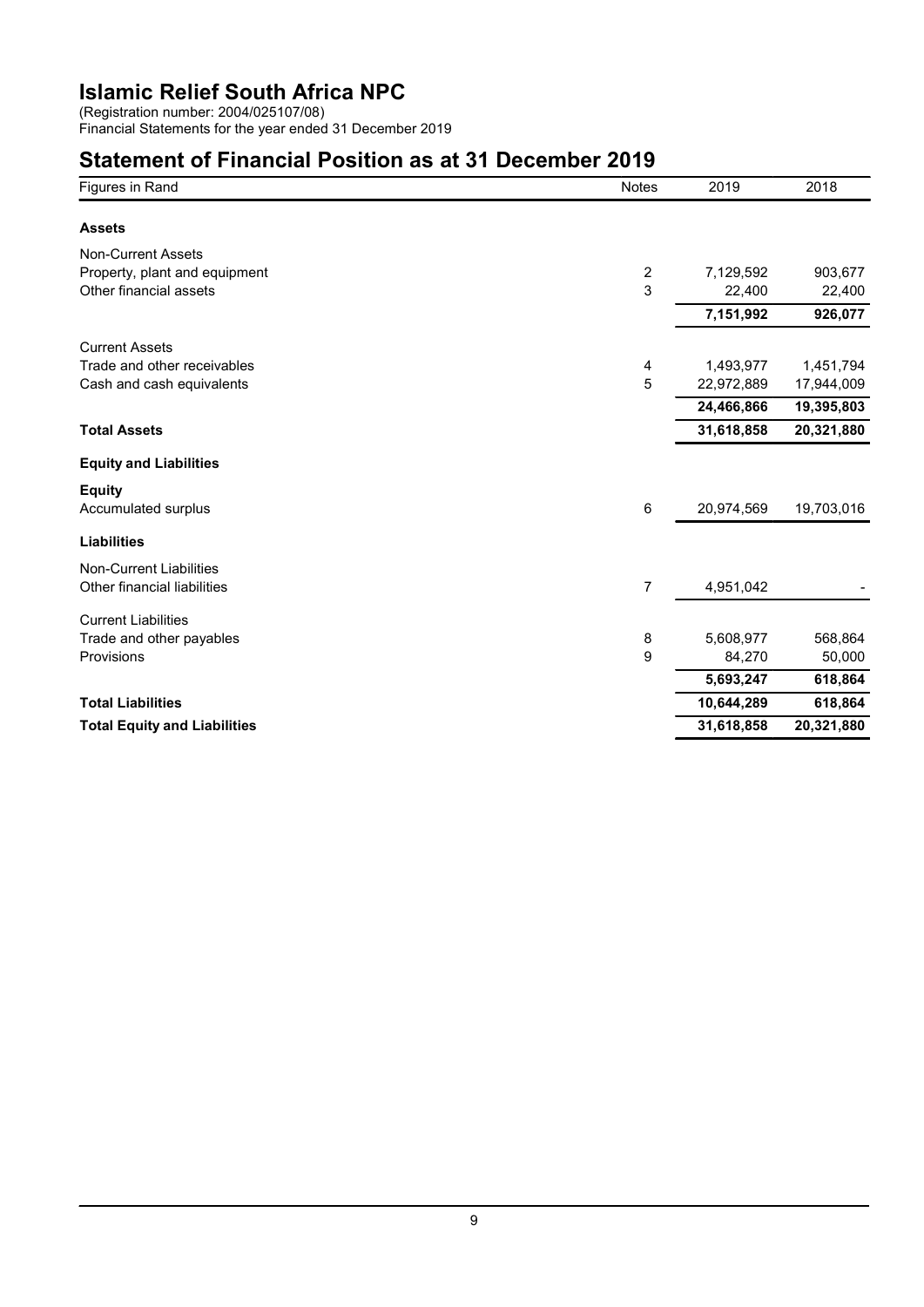(Registration number: 2004/025107/08)

Financial Statements for the year ended 31 December 2019

### Statement of Comprehensive Income

| Figures in Rand                          | <b>Notes</b> | 2019           | 2018           |
|------------------------------------------|--------------|----------------|----------------|
| Revenue                                  | 10           | 91,547,374     | 79,647,101     |
| Direct expenses                          |              | (83, 359, 629) | (70, 802, 471) |
| <b>Gross surplus</b>                     |              | 8,187,745      | 8,844,630      |
| Other income                             | 11           | 41.144         | 42,500         |
| Overhead expenses                        |              | (8, 186, 479)  | (7,784,779)    |
| <b>Operating surplus</b>                 | 12           | 42.410         | 1,102,351      |
| Investment revenue                       | 13           | 1,395,501      | 622,442        |
| Finance costs                            | 14           | (166, 358)     | (602)          |
| Surplus for the year                     |              | 1,271,553      | 1,724,191      |
| Other comprehensive income               |              |                |                |
| Total comprehensive surplus for the year |              | 1,271,553      | 1,724,191      |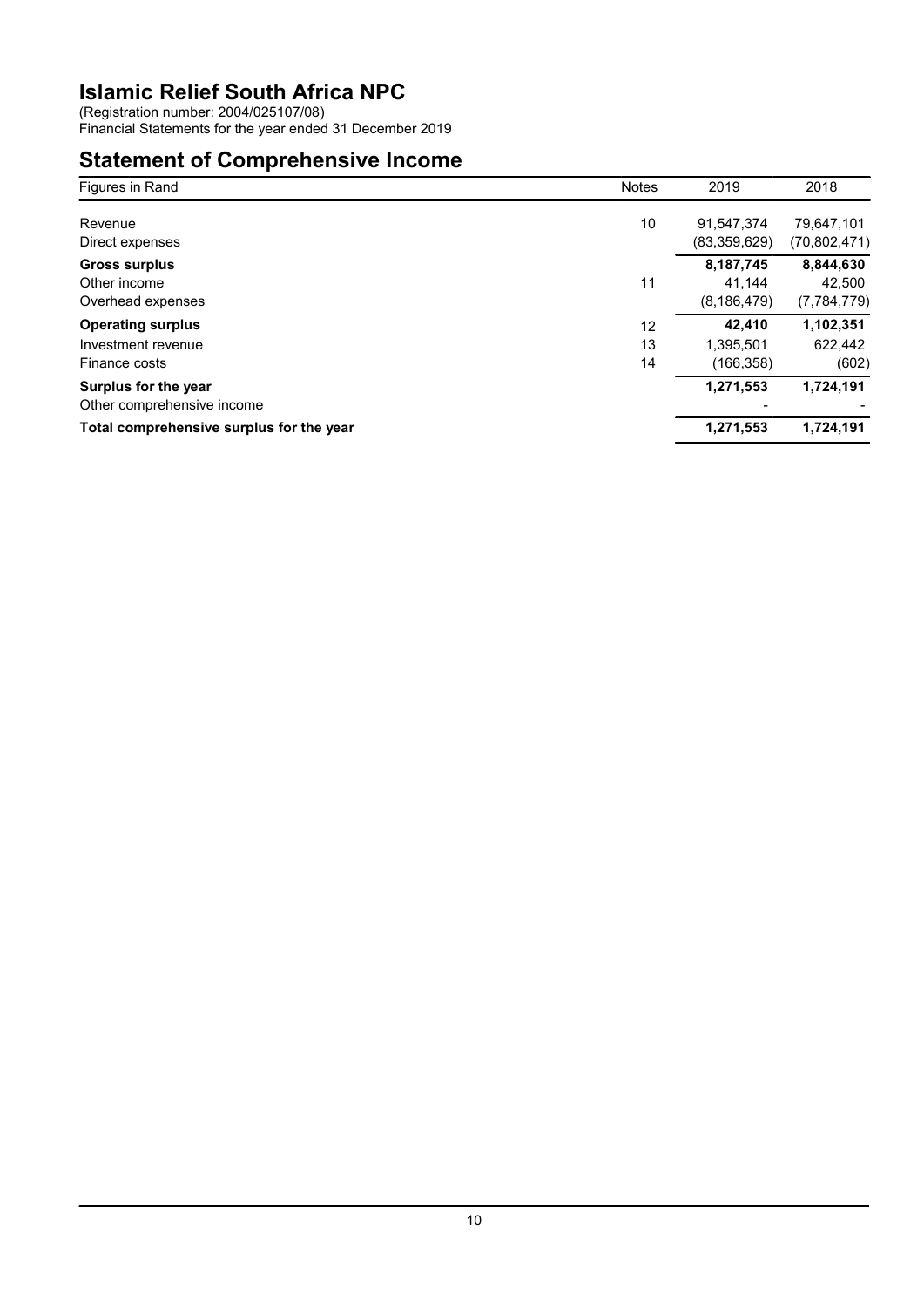(Registration number: 2004/025107/08) Financial Statements for the year ended 31 December 2019

## Statement of Changes in Equity

| Figures in Rand                                                 | Accumulated<br>surplus | Total equity           |
|-----------------------------------------------------------------|------------------------|------------------------|
| Balance at 01 January 2018                                      | 17,978,825             | 17,978,825             |
| Surplus for the year<br>Total comprehensive income for the year | 1,724,191<br>1,724,191 | 1,724,191<br>1,724,191 |
| Balance at 01 January 2019                                      | 19,703,016             | 19,703,016             |
| Surplus for the year<br>Total comprehensive income for the year | 1.271.553<br>1,271,553 | 1,271,553<br>1,271,553 |
| <b>Balance at 31 December 2019</b>                              | 20,974,569             | 20,974,569             |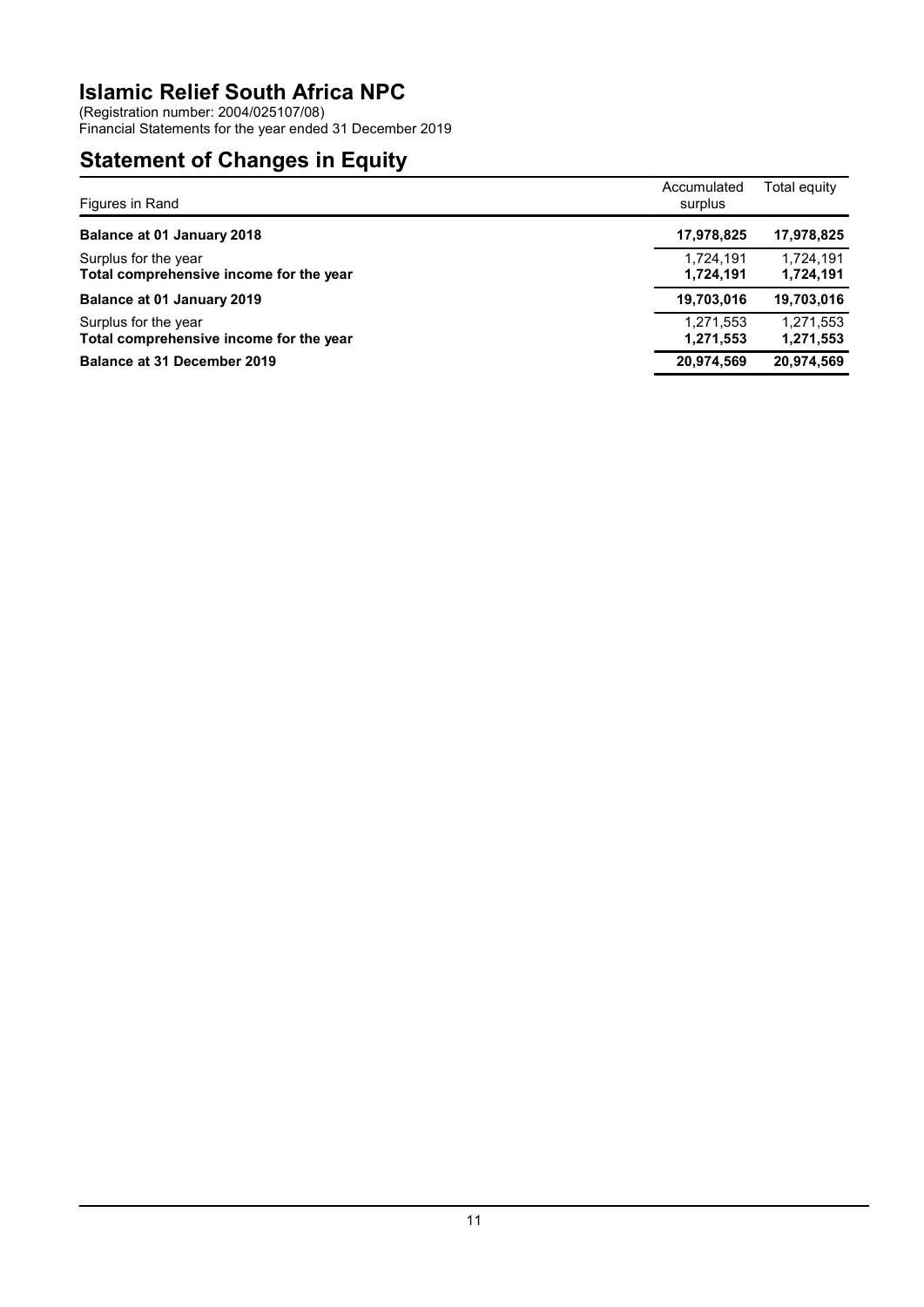(Registration number: 2004/025107/08) Financial Statements for the year ended 31 December 2019

### Statement of Cash Flows

| Figures in Rand                                                       | Notes          | 2019                                 | 2018                       |
|-----------------------------------------------------------------------|----------------|--------------------------------------|----------------------------|
| Cash flows from operating activities                                  |                |                                      |                            |
| Cash generated from operations<br>Profit share<br>Finance costs       | 16             | 5,529,676<br>1,395,501<br>(166, 358) | 53,258<br>622,442<br>(602) |
| Net cash from operating activities                                    |                | 6,758,819                            | 675,098                    |
| Cash flows from investing activities                                  |                |                                      |                            |
| Purchase of property, plant and equipment<br>Sale of financial assets | $\overline{2}$ | (6,680,983)                          | (370, 124)<br>(22, 400)    |
| Net cash from investing activities                                    |                | (6,680,983)                          | (392, 524)                 |
| Cash flows from financing activities                                  |                |                                      |                            |
| Proceeds from other financial liabilities                             |                | 4,951,042                            |                            |
| Net cash from financing activities                                    |                | 4,951,042                            |                            |
| Total cash movement for the year<br>Cash at the beginning of the year |                | 5,028,878<br>17,944,011              | 282,574<br>17,661,435      |
| Total cash at end of the year                                         | 5              | 22,972,889                           | 17,944,009                 |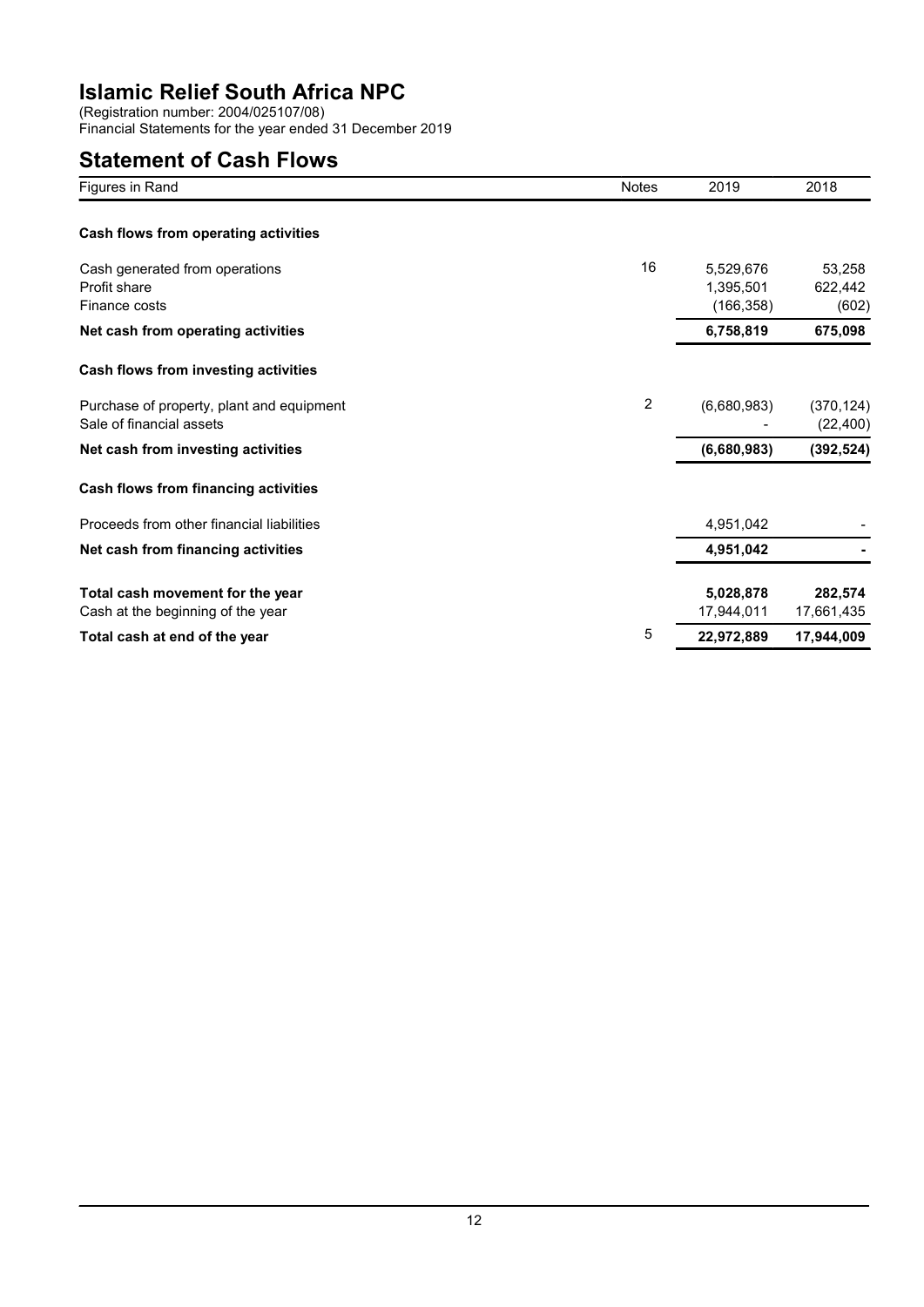(Registration number: 2004/025107/08) Financial Statements for the year ended 31 December 2019

### Accounting Policies

#### 1. Basis of preparation and summary of significant accounting policies

The financial statements have been prepared on a going concern basis in accordance with the International Financial Reporting Standard for Small and Medium-sized Entities, and the Companies Act 71 of 2008. The financial statements have been prepared on the historical cost basis, and incorporate the principal accounting policies set out below. They are presented in South African Rands.

These accounting policies are consistent with the previous period.

#### 1.1 Significant judgements and sources of estimation uncertainty

#### Critical judgements in applying accounting policies

Management did not make critical judgements in the application of accounting policies, apart from those involving estimations, which would significantly affect the financial statements.

#### Key sources of estimation uncertainty

#### Useful lives of property, plant and equipment

The company reviews the estimated useful lives of property, plant and equipment when changing circumstances indicate that they may have changed since the most recent reporting date.

#### **Provisions**

Provisions are inherently based on assumptions and estimates using the best information available. Additional disclosure of these estimates of provisions are included in note 9 - Provisions.

#### 1.2 Property, plant and equipment

Property, plant and equipment are tangible assets which the company holds for its own use or for rental to others and which are expected to be used for more than one period.

An item of property, plant and equipment is recognised as an asset when it is probable that future economic benefits associated with the item will flow to the company, and the cost of the item can be measured reliably.

Property, plant and equipment is initially measured at cost.

Cost includes costs incurred initially to acquire or construct an item of property, plant and equipment and costs incurred subsequently to add to, replace part of, or service it. If a replacement cost is recognised in the carrying amount of an item of property, plant and equipment, the carrying amount of the replaced part is derecognised.

The initial estimate of the costs of dismantling and removing an asset and restoring the site on which it is located is also included in the cost of property, plant and equipment, when such dismantling, removal and restoration is obligatory.

Expenditure incurred subsequently for major services, additions to or replacements of parts of property, plant and equipment are capitalised if it is probable that future economic benefits associated with the expenditure will flow to the company and the cost can be measured reliably. Day to day servicing costs are included in profit or loss in the period in which they are incurred.

Property, plant and equipment is subsequently stated at cost less accumulated depreciation and any accumulated impairment losses, except for land which is stated at cost less any accumulated impairment losses.

Depreciation of an asset commences when the asset is available for use as intended by management. Depreciation is charged to write off the asset's carrying amount over its estimated useful life to its estimated residual value, using a method that best reflects the pattern in which the asset's economic benefits are consumed by the company.

The useful lives of items of property, plant and equipment have been assessed as follows:

| <b>Item</b>            | Depreciation method | Average useful life |
|------------------------|---------------------|---------------------|
| <b>Buildings</b>       | Straight line       | 30 years            |
| Furniture and fixtures | Straight line       | 6 years             |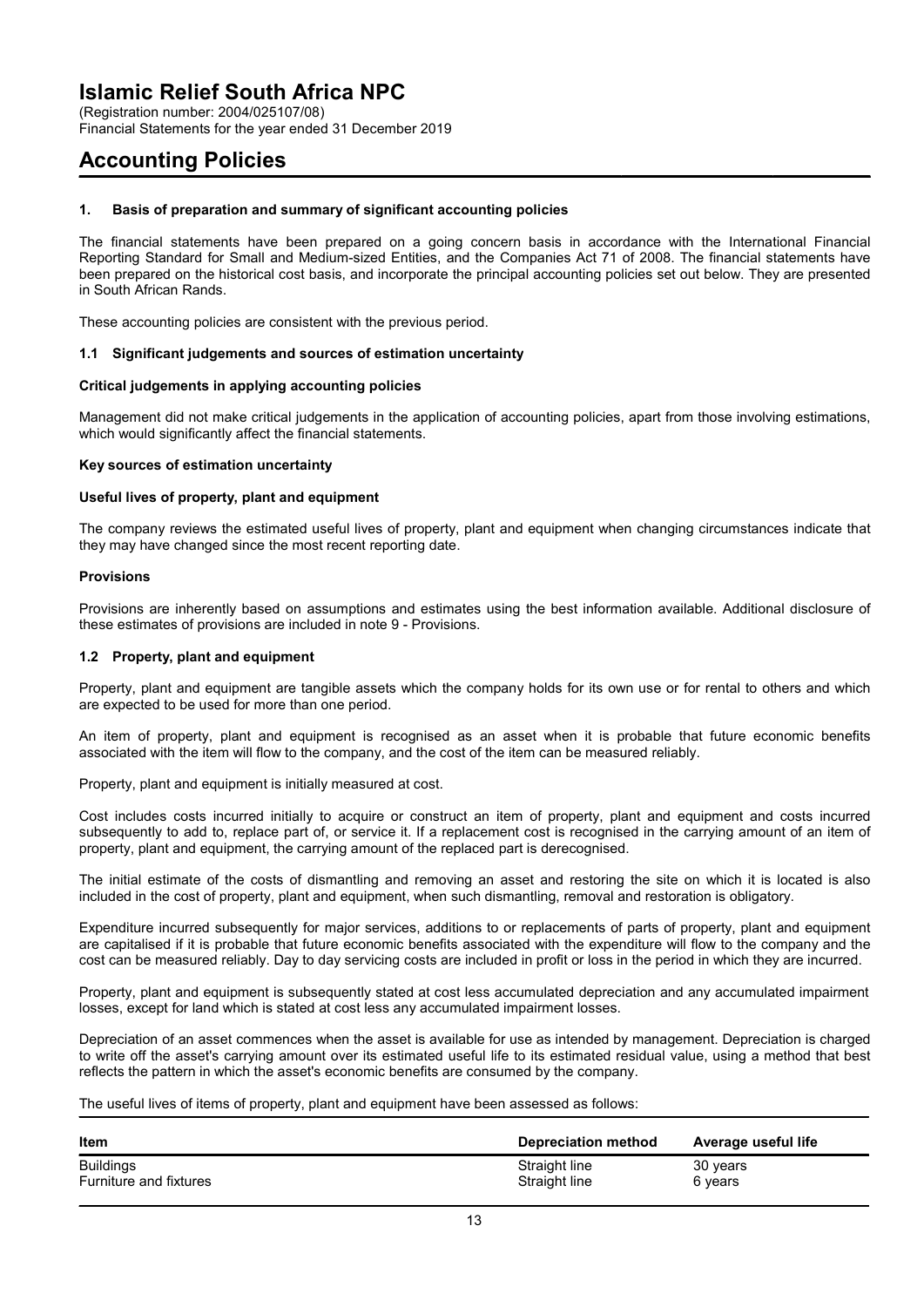(Registration number: 2004/025107/08) Financial Statements for the year ended 31 December 2019

### Accounting Policies

#### 1.2 Property, plant and equipment (continued)

| Motor vehicles    | Straight line | 5 vears |
|-------------------|---------------|---------|
| Office equipment  | Straight line | 3 vears |
| IT equipment      | Straight line | 3 vears |
| Computer software | Straight line | 2 vears |

Land is not depreciated.

The depreciation charge for each period is recognised in profit or loss unless it is included in the carrying amount of another asset.

Depreciation is not charged to an asset if its estimated residual value exceeds or is equal to its carrying amount.

Where major components of an item of property, plant and equipment have significantly different patterns of consumption of economic benefits, the cost of the asset is allocated to the components and they are depreciated separately over each component's useful life.

When indicators are present that the useful lives and residual values of items of property, plant and equipment have changed since the most recent annual reporting date, they are reassessed. Any changes are accounted for prospectively as a change in accounting estimate.

Impairment tests are performed on property, plant and equipment when there is an indicator that they may be impaired. When the carrying amount of an item of property, plant and equipment is assessed to be higher than the estimated recoverable amount, an impairment loss is recognised immediately in profit or loss to bring the carrying amount in line with the recoverable amount.

An item of property, plant and equipment is derecognised upon disposal or when no future economic benefits are expected from its continued use or disposal. Any gain or loss arising from the derecognition of an item of property, plant and equipment, determined as the difference between the net disposal proceeds, if any, and the carrying amount of the item, is included in profit or loss when the item is derecognised.

#### 1.3 Financial instruments

#### Initial measurement

Financial instruments are initially measured at the transaction price (including transaction costs except in the initial measurement of financial assets and liabilities that are measured at fair value through profit or loss) unless the arrangement constitutes, in effect, a financing transaction in which case it is measured at the present value of the future payments discounted at a market rate of interest for a similar debt instrument.

#### Financial instruments at amortised cost

Financial instruments may be designed to be measured at amortised cost less any impairment using the effective interest method. These include trade and other receivables, loans and trade and other payables. At the end of each reporting period date, the carrying amounts of assets held in this category are reviewed to determine whether there is any objective evidence of impairment. If so, an impairment loss is recognised.

#### Financial instruments at cost

Equity instruments that are not publicly traded and whose fair value cannot otherwise be measured reliably without undue cost or effort are measured at cost less impairment.

#### 1.4 Tax

#### Current tax assets and liabilities

The company has been approved as a public benefit organisation in terms of section 30 of the Income Tax Act. The organisations receipts and accruals are therefore exempt from income tax in terms of section 10(1)(cN) of the Act, and as a result no provision has been made for income tax.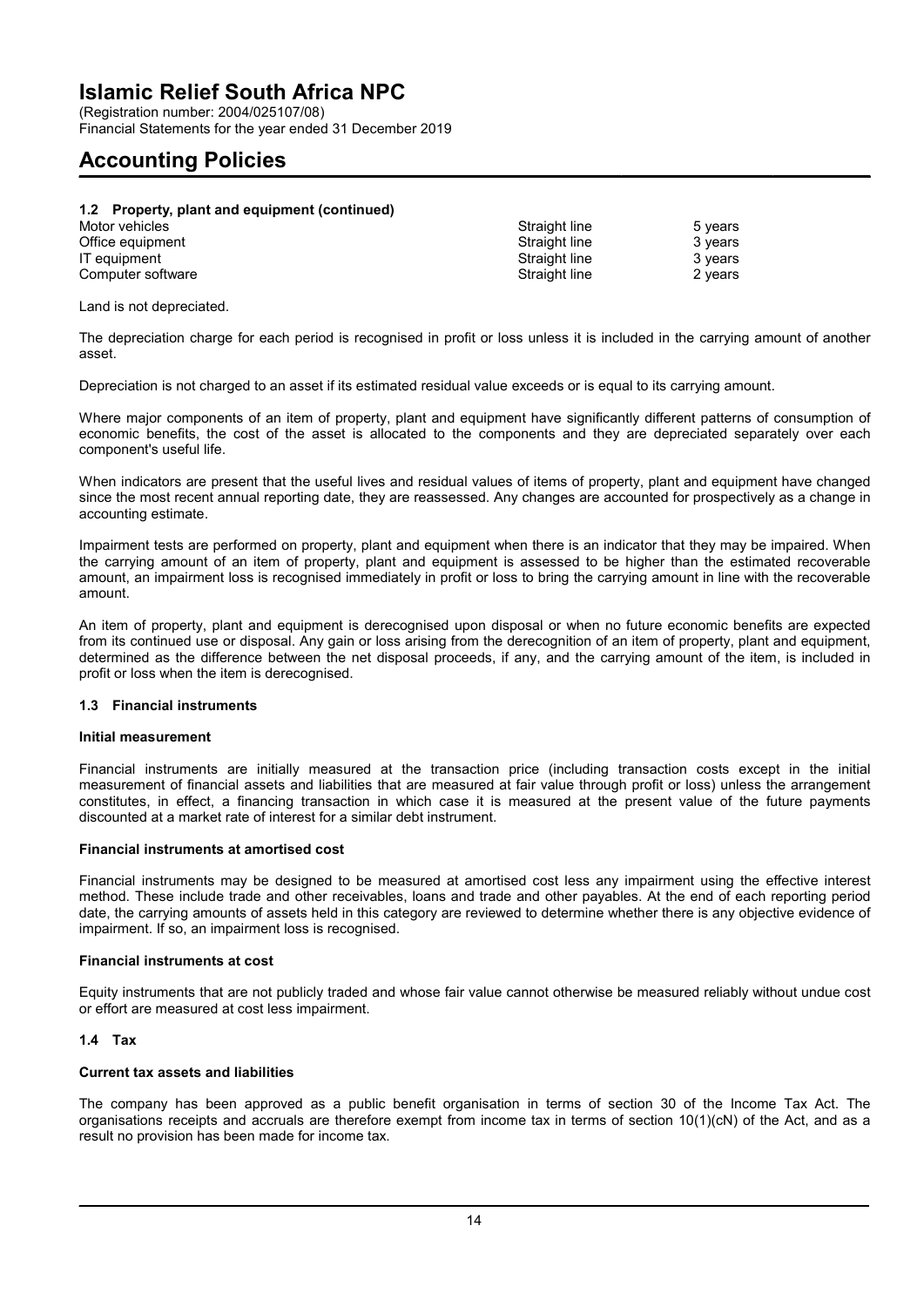(Registration number: 2004/025107/08) Financial Statements for the year ended 31 December 2019

### Accounting Policies

#### 1.5 Impairment of assets

The company assesses at each reporting date whether there is any indication that an asset may be impaired. If any such indication exists, the company estimates the recoverable amount of the asset.

If there is any such indication, the recoverable amount of any affected asset (or group of related assets) is estimated and compared with its carrying amount. If the estimated recoverable amount is lower, the carrying amount is reduced to its estimated recoverable amount, and an impairment loss is recognised immediately in surplus or loss.

If an impairment loss subsequently reverses, the carrying amount of the asset (or group of related assets) is increased to the revised estimate of its recoverable amount, but not in excess of the amount that would have been determined had no impairment loss been recognised for the asset (or group of assets) in prior years. A reversal of impairment is recognised immediately in surplus or loss.

#### 1.6 Share capital and equity

An equity instrument is any contract that evidences a residual profit in the assets of an entity after deducting all of its liabilities.

#### 1.7 Provisions and contingencies

Provisions are recognised when the company has an obligation at the reporting date as a result of a past event; it is probable that the company will be required to transfer economic benefits in settlement; and the amount of the obligation can be estimated reliably.

Provisions are measured at the present value of the amount expected to be required to settle the obligation using a pre-tax rate that reflects current market assessments of the time value of money and the risks specific to the obligation. The increase in the provision due to the passage of time is recognised as interest expense.

Provisions are not recognised for future operating losses.

Contingent assets and contingent liabilities are not recognised.

#### 1.8 Revenue

Revenue is recognised to the extent that the company has transferred the significant risks and rewards of ownership of goods to the buyer, or has rendered services under an agreement provided the amount of revenue can be measured reliably and it is probable that economic benefits associated with the transaction will flow to the company. Revenue is measured at the fair value of the consideration received or receivable, excluding sales taxes and discounts.

Revenue is measured at fair value of the consideration received or receivable and represents amounts receivable for goods and services in the normal course of business, net of trade discounts and volume rebates, and value added tax.

Interest is recognised, in surplus or loss, using the effective interest rate method.

Grants are recognised as income over the period necessary to match them with related costs that they intend to compensate.

Donations and subsidies are recognised in the surplus and loss when the company's right to receive payment has been established.

#### 1.9 Borrowing costs

Borrowing costs are recognised as an expense in the period in which they are incurred.

#### 1.10 Foreign exchange

#### Foreign currency transactions

Exchange differences arising on monetary items are recognised in profit or loss in the period in which they arise.

All transactions in foreign currencies are initially recorded in Rand, using the spot rate at the date of the transaction. Foreign currency monetary items at the reporting date are translated using the closing rate. All exchange differences arising on settlement or translation are recognised in profit or loss.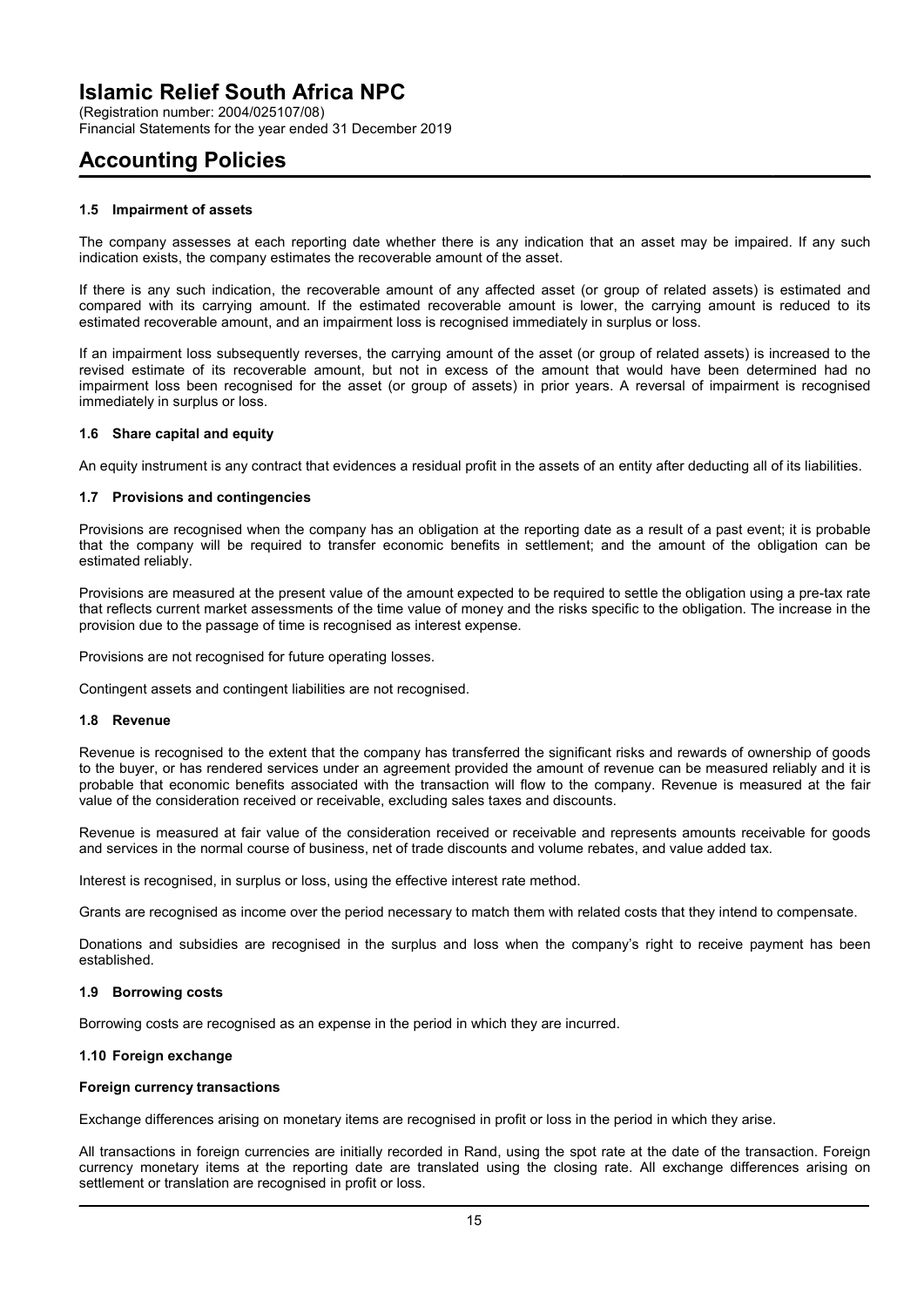(Registration number: 2004/025107/08)

Financial Statements for the year ended 31 December 2019

### Notes to the Financial Statements

#### Figures in Rand 2018 2018 2018 2018

#### 2. Property, plant and equipment

|                        |           | 2019                                              |           |           | 2018         |                                   |  |
|------------------------|-----------|---------------------------------------------------|-----------|-----------|--------------|-----------------------------------|--|
|                        | Cost      | <b>Accumulated Carrying value</b><br>depreciation |           | Cost      | depreciation | <b>Accumulated Carrying value</b> |  |
| Land                   | 315,000   |                                                   | 315,000   | 315,000   |              | 315,000                           |  |
| <b>Buildings</b>       | 6,464,735 | (197,534)                                         | 6,267,201 |           |              |                                   |  |
| Furniture and fixtures | 236.948   | (206,480)                                         | 30.468    | 236.948   | (190.957)    | 45,991                            |  |
| Motor vehicles         | 950,952   | (623,335)                                         | 327,617   | 950,952   | (508.744)    | 442,208                           |  |
| Office equipment       | 803,489   | (789.967)                                         | 13.522    | 776,583   | (758,118)    | 18,465                            |  |
| IT equipment           | 700,143   | (524,360)                                         | 175.783   | 524,301   | (442,289)    | 82,012                            |  |
| Computer software      | 22.156    | (22, 155)                                         |           | 22.156    | (22, 155)    |                                   |  |
| <b>Total</b>           | 9,493,423 | (2,363,831)                                       | 7,129,592 | 2,825,940 | (1,922,263)  | 903,677                           |  |

#### Reconciliation of property, plant and equipment - 2019

|                        | <b>Opening</b><br>balance | <b>Additions</b> | <b>Disposals</b>         | <b>Depreciation</b> | <b>Closing</b><br>balance |
|------------------------|---------------------------|------------------|--------------------------|---------------------|---------------------------|
| Land                   | 315,000                   |                  |                          |                     | 315,000                   |
| <b>Buildings</b>       |                           | 6.464.735        |                          | (197,534)           | 6,267,201                 |
| Furniture and fixtures | 45.991                    | -                | $\overline{\phantom{0}}$ | (15, 523)           | 30,468                    |
| Motor vehicles         | 442.208                   |                  | $\overline{\phantom{0}}$ | (114,591)           | 327,617                   |
| Office equipment       | 18.465                    | 26.906           |                          | (31, 849)           | 13,522                    |
| IT equipment           | 82.012                    | 189.342          | (1)                      | (95, 570)           | 175,783                   |
| Computer software      |                           |                  |                          |                     |                           |
|                        | 903.677                   | 6,680,983        | (1)                      | (455,067)           | 7,129,592                 |

#### Reconciliation of property, plant and equipment - 2018

|                        | Opening<br>balance | <b>Additions</b> | <b>Depreciation</b>      | <b>Closing</b><br>balance |
|------------------------|--------------------|------------------|--------------------------|---------------------------|
| ∟and                   | 315,000            |                  | $\overline{\phantom{0}}$ | 315,000                   |
| Furniture and fixtures | 61.514             |                  | (15, 523)                | 45.991                    |
| Motor vehicles         | 220.844            | 288.931          | (67.567)                 | 442.208                   |
| Office equipment       | 31.197             | 14.133           | (26, 865)                | 18.465                    |
| IT equipment           | 103.246            | 67.060           | (88.294)                 | 82,012                    |
| Computer software      |                    |                  |                          |                           |
|                        | 731,802            | 370.124          | (198.249)                | 903,677                   |

#### Details of properties

#### Property

The property is situated at Erf 231, Copesville, Pietermaritzburg, KwaZulu Natal, measuring 440 square metres under Deeds of Transfer T000019401/2010. - Purchase price: 24 June 2010 315,000 315,000 315,000 315,000

#### Property 2

The property is situated at Erf 59743, Lansdowne, Cape Town, Western Cape, measuring 544 square metres under Deeds of Transfer T16323/1949. - Purchase price: 7 February 2019 6,464,735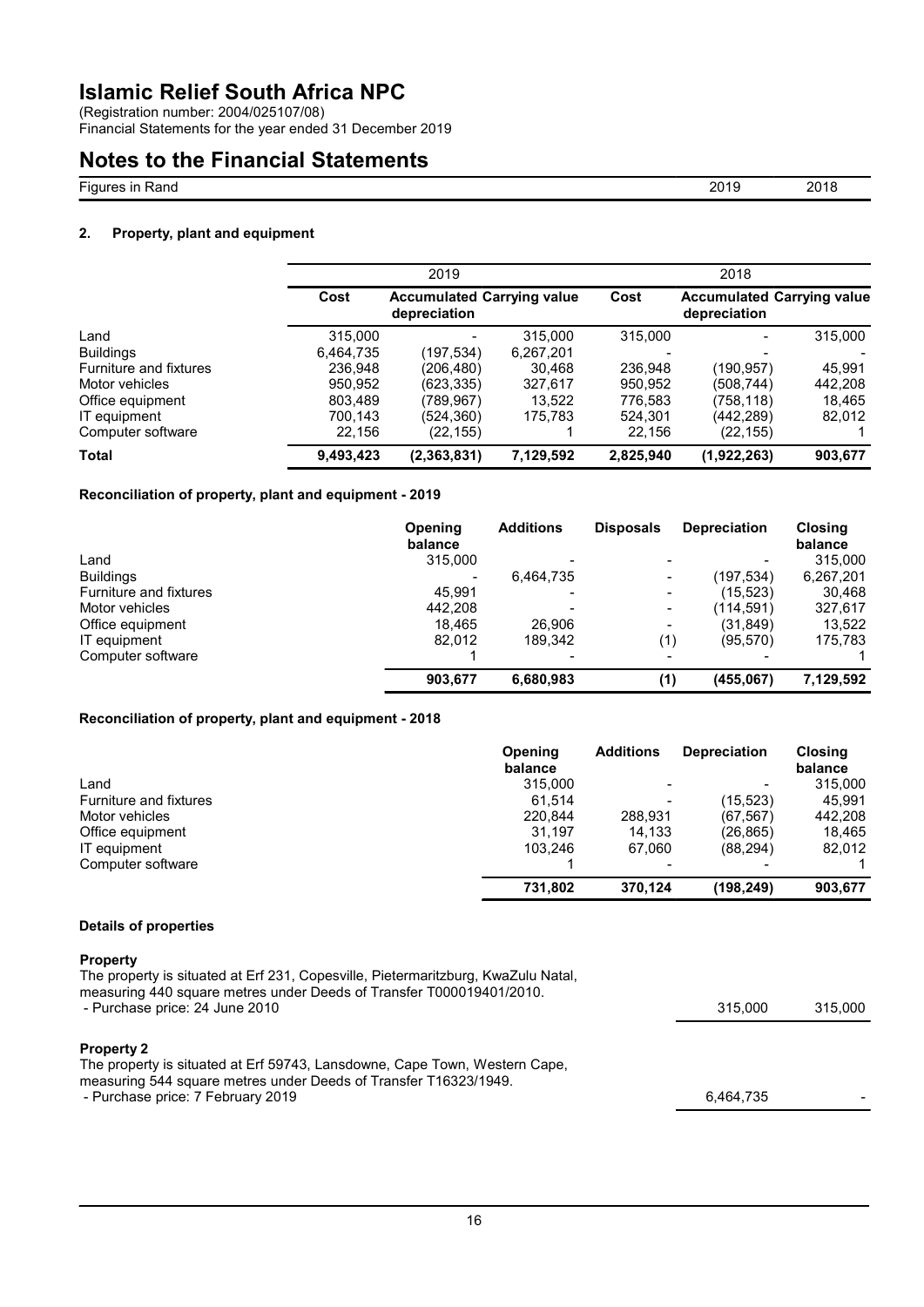(Registration number: 2004/025107/08) Financial Statements for the year ended 31 December 2019

### Notes to the Financial Statements

|            | Figures in Rand                                                                         |            | 2018       |
|------------|-----------------------------------------------------------------------------------------|------------|------------|
| 3.         | <b>Other financial assets</b>                                                           |            |            |
|            | At amortised cost                                                                       |            |            |
|            | Shares in Amaanat Investment Holding Limited                                            | 22,400     | 22,400     |
|            | <b>Non-current assets</b>                                                               |            |            |
|            | At amortised cost                                                                       | 22,400     | 22,400     |
| 4.         | Trade and other receivables                                                             |            |            |
|            | Trade receivables                                                                       | 40,620     | 80,620     |
|            | Staff loans                                                                             | 47,390     | 101,800    |
|            | Deposits                                                                                | 115,084    | 747,690    |
| <b>VAT</b> |                                                                                         | 1,290,883  | 521,684    |
|            |                                                                                         | 1,493,977  | 1,451,794  |
| 5.         | <b>Cash and cash equivalents</b>                                                        |            |            |
|            | Cash and cash equivalents consist of:                                                   |            |            |
|            | <b>Bank balances</b>                                                                    | 22,972,889 | 17,944,009 |
| 6.         | <b>Accumulated surplus</b>                                                              |            |            |
|            | Restricted project funds                                                                | 9,632,262  | 9,740,111  |
|            | Unrestricted project funds                                                              | 5,556,804  | 3,924,719  |
|            | General reserves                                                                        | 5,779,404  | 6,038,187  |
|            |                                                                                         | 20,968,470 | 19,703,017 |
| 7.         | <b>Other financial liabilities</b>                                                      |            |            |
|            | At amortised cost                                                                       |            |            |
|            | <b>Islamic Relief Worldwide</b>                                                         | 4,951,042  |            |
|            | The loan bears no interest. Profit is charged at 4% per annum, the profit is payable    |            |            |
|            | quarterly in advance and capital appreciation is paid quarterly in arrears. The loan is |            |            |
|            | repayable within 5 years.                                                               |            |            |
|            | <b>Non-current liabilities</b>                                                          |            |            |
|            | At amortised cost                                                                       | 4,951,042  |            |
| 8.         | Trade and other payables                                                                |            |            |
|            | Trade payables                                                                          | 17,485     |            |
|            | Other accrued expenses                                                                  | 5,591,492  | 568,864    |
|            |                                                                                         | 5,608,977  | 568,864    |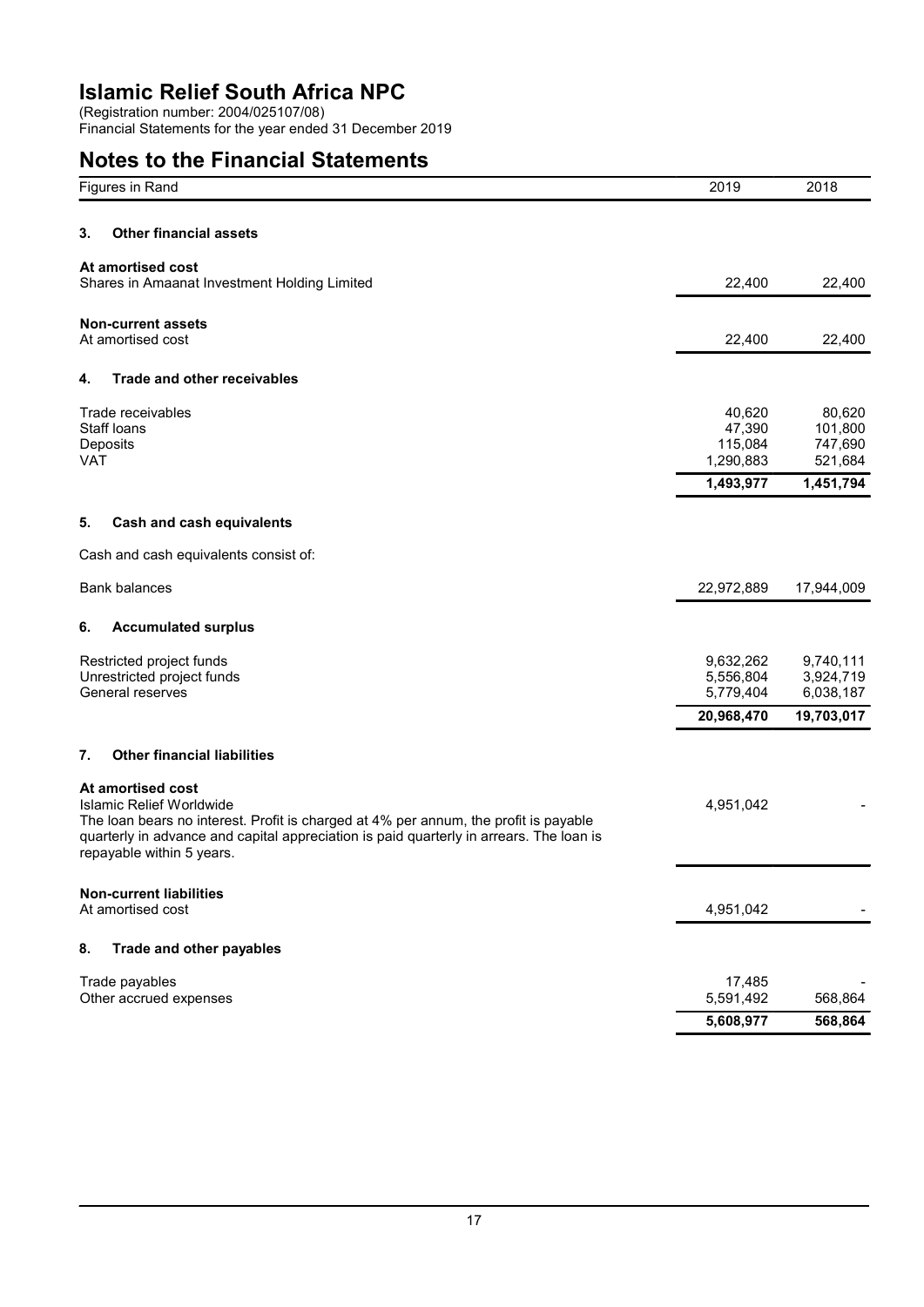(Registration number: 2004/025107/08) Financial Statements for the year ended 31 December 2019

### Notes to the Financial Statements

| <u>.</u><br>Fiaures<br>Rand<br>$\sim$<br>ш<br>. . | ິ<br>∠∪ | 2018<br>$- - -$ |
|---------------------------------------------------|---------|-----------------|
|                                                   |         |                 |

### 9. Provisions

#### Reconciliation of provisions - 2019

|                                                                                                                                    | Opening<br>balance | <b>Additions</b>                     | <b>Total</b>                   |
|------------------------------------------------------------------------------------------------------------------------------------|--------------------|--------------------------------------|--------------------------------|
| Audit fee provision                                                                                                                | 50,000             | 34,270                               | 84,270                         |
| <b>Reconciliation of provisions - 2018</b>                                                                                         |                    |                                      |                                |
|                                                                                                                                    | Opening<br>balance | <b>Additions</b>                     | <b>Total</b>                   |
| Audit fee provision                                                                                                                | 80,000             | (30,000)                             | 50,000                         |
| 10. Revenue                                                                                                                        |                    |                                      |                                |
| Cash donations<br>Donations in kind                                                                                                |                    | 69,288,554<br>22,258,820             | 55,365,311<br>24,281,790       |
|                                                                                                                                    |                    | 91,547,374                           | 79,647,101                     |
| 11. Other income                                                                                                                   |                    |                                      |                                |
| Insurance claims<br>Sundry income                                                                                                  |                    | 41,294<br>(150)                      | 42,500                         |
|                                                                                                                                    |                    | 41,144                               | 42,500                         |
| 12. Operating surplus                                                                                                              |                    |                                      |                                |
| Operating surplus for the year is stated after accounting for the following:                                                       |                    |                                      |                                |
| <b>Operating lease charges</b><br>Premises                                                                                         |                    |                                      |                                |
| Contractual amounts<br>٠                                                                                                           |                    | 773,503                              | 990,264                        |
| Property, plant and equipment<br>Profit on exchange differences<br>Depreciation on property, plant and equipment<br>Employee costs |                    | (1)<br>1,006<br>455,067<br>3,671,215 | 14,094<br>198,249<br>3,375,109 |
| 13. Investment revenue                                                                                                             |                    |                                      |                                |
| <b>Profit share</b><br><b>Bank</b>                                                                                                 |                    | 1,395,501                            | 622,442                        |
| 14. Finance costs                                                                                                                  |                    |                                      |                                |
| Finance cost - Islamic Relief Worldwide                                                                                            |                    | 166,358                              | 602                            |
| 15. Auditor's remuneration                                                                                                         |                    |                                      |                                |
| Fees                                                                                                                               |                    | 119,040                              | 13,382                         |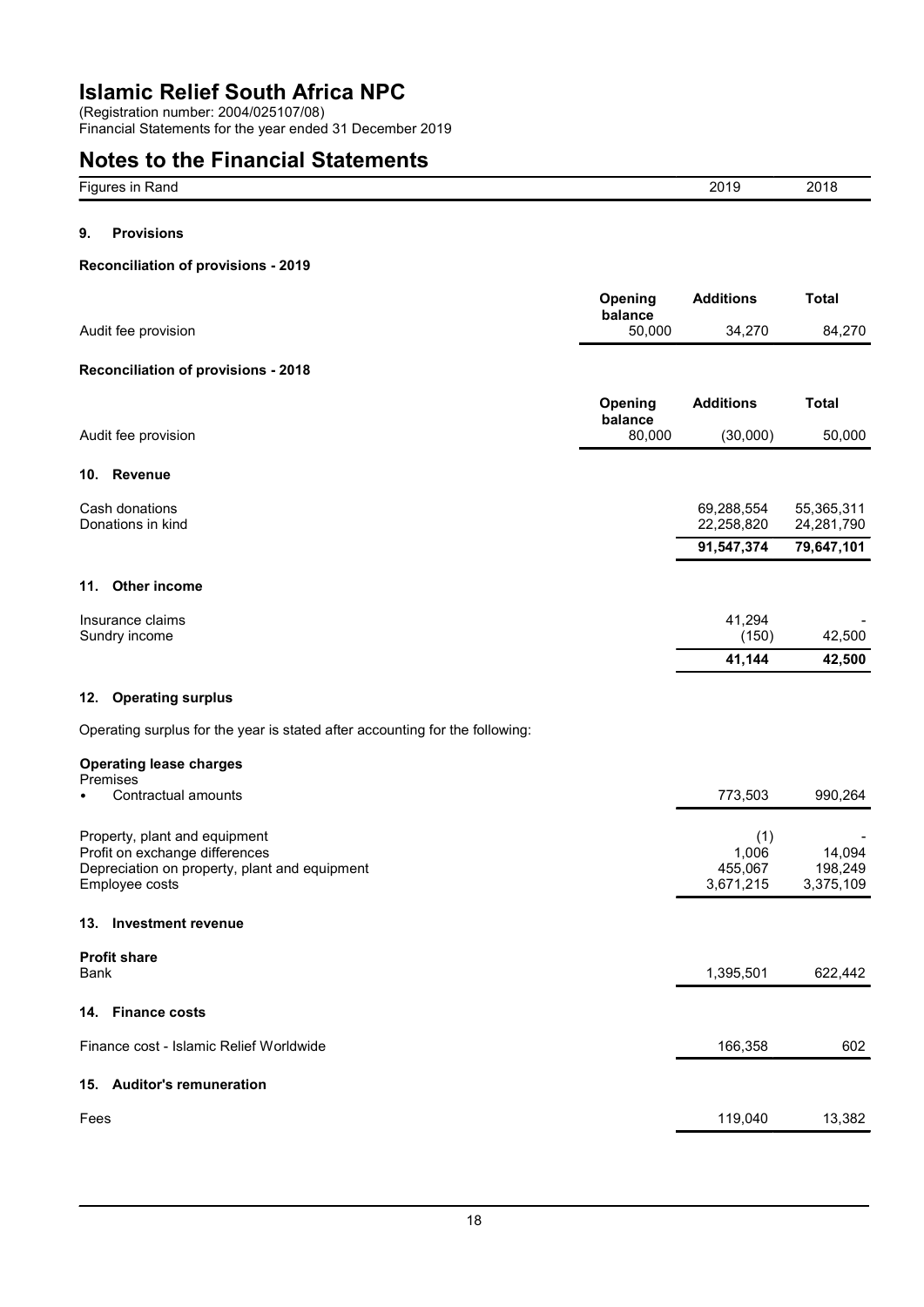(Registration number: 2004/025107/08) Financial Statements for the year ended 31 December 2019

### Notes to the Financial Statements

| Figures in Rand                                    | 2019                   | 2018              |
|----------------------------------------------------|------------------------|-------------------|
| Cash generated from operations<br>16.              |                        |                   |
| Surplus before taxation<br><b>Adjustments for:</b> | 1,271,553              | 1,724,191         |
| Depreciation and amortisation                      | 455,067                | 198,249           |
| Loss on sale of assets                             |                        |                   |
| Profit share - investment<br>Finance costs         | (1,395,501)<br>166,358 | (622, 442)<br>602 |
| Movements in provisions                            | 34,270                 | (30,000)          |
| Changes in working capital:                        |                        |                   |
| Trade and other receivables                        | (42, 185)              | (987,083)         |
| Trade and other payables                           | 5,040,113              | (230, 259)        |
|                                                    | 5,529,676              | 53,258            |
| <b>Commitments</b><br>17.                          |                        |                   |
| Operating leases – as lessee (expense)             |                        |                   |
| Minimum lease payments due                         |                        |                   |
| - within one year                                  | 54,251                 | 577,579           |
| - in second to fifth year inclusive                |                        | 54,251            |
|                                                    | 54,251                 | 631,830           |

Commitments dislcosed Incl VAT as liabilities are always recorded inclusive of VAT. Commitments is the amount you actually will pay in the future.

#### 18. Related parties

| <b>Relationships</b>                                                                                                             |                                                    |           |
|----------------------------------------------------------------------------------------------------------------------------------|----------------------------------------------------|-----------|
| Common directors                                                                                                                 | Islamic Relief Worldwide - United Kingdom          |           |
| Orphan's Endowment Wagf Fund<br>Other related parties                                                                            |                                                    |           |
| <b>Related party balances</b>                                                                                                    |                                                    |           |
| Loan accounts - Owing (to) by related parties<br>Islamic Relief Worldwide - purchase of building<br>Orphan's Endowment Wagf Fund | (4,951,042)                                        | (6,680)   |
| <b>Related party transactions</b>                                                                                                |                                                    |           |
| Donations received from related parties<br>Islamic Relief Worldwide - United Kingdom                                             | 7.896.152                                          | 6.996.815 |
| Distribution of donations to related parties<br>Islamic Relief Worldwide<br>Islamic Relief Worldwide - donations in kind         | $(29, 187, 814)$ $(4, 511, 202)$<br>(21, 583, 320) |           |

#### 19. Directors' remuneration

No emoluments were paid to the directors or any individuals holding a prescribed office during the year.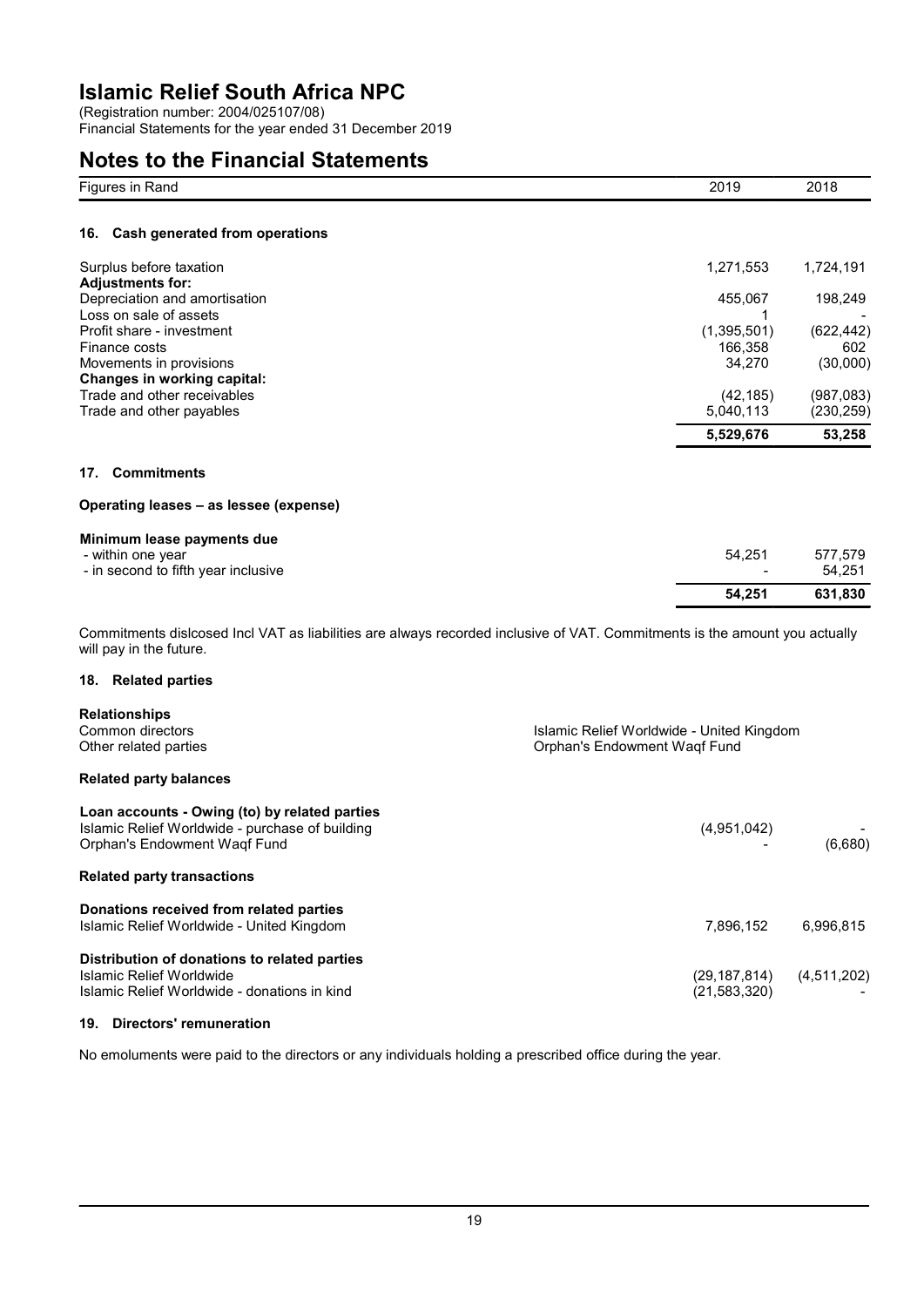(Registration number: 2004/025107/08) Financial Statements for the year ended 31 December 2019

### Notes to the Financial Statements

Figures in Rand 2019 2018

#### 20. Prior period errors

In the 2018 financial year, there was a rent expense recognised in the related party note for Detect Investments. This is no longer a related party as the director is no longer with Islamic Relief South Africa, therefore it will be removed from the related party note.

In the 2018 financial year, the donations received was omitted in the related party note, this will be included along with the 2019 financial year disclosure.

The above-mentioned disclosure changes do not affect the Statement of Financial Position or the Statement of Comprehensive Income thus no adjustsments are required to Equity. The changes are to disclosure to the related party note.

#### 21. Restatement of expenses

The prior year is restated due to the classification adjustment made between direct expenses and overhead expenses. The restatement was done to correctly align the internal reporting figures to the figures on the Statement of Comprehensive Income. The restatement provides a more accurate representation of the direct expenses for the year in comparison to the overhead expenses.

The following are the figures prior to being restated: Expenses: 2019 2018 Direct project expenses<br>
Operating expenses<br>
Operating expenses<br>
R19,524,838<br>
R114,718,617 Operating expenses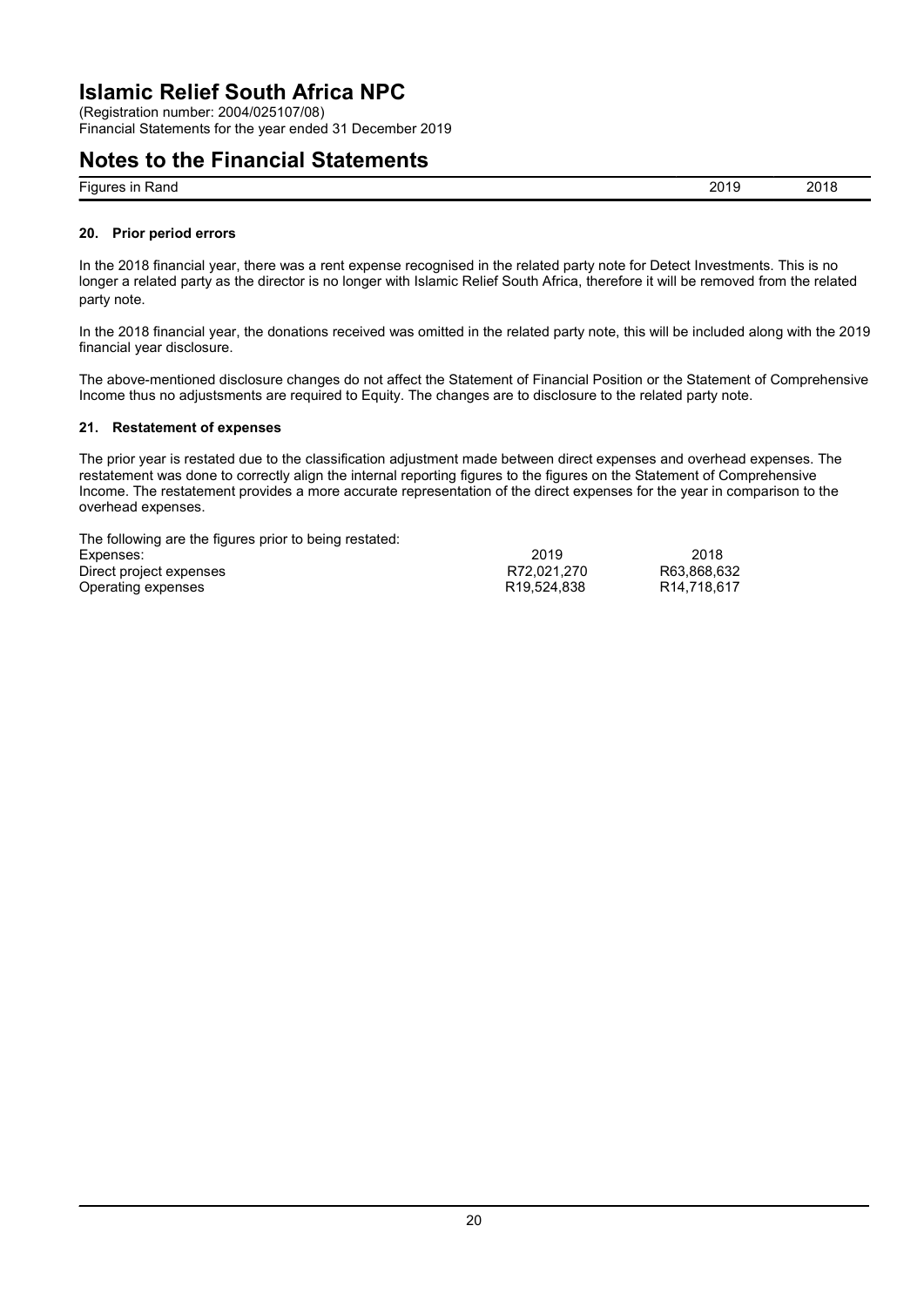(Registration number: 2004/025107/08) Financial Statements for the year ended 31 December 2019

### Statement of Comprehensive Income

| Figures in Rand                      | 2019                     | 2018                     |
|--------------------------------------|--------------------------|--------------------------|
| <b>Revenue</b>                       |                          |                          |
| Donation income                      | 91,547,374<br>91,547,374 | 79,647,101<br>79,647,101 |
| <b>Direct expenses</b>               |                          |                          |
| Operating expenses                   | (11, 314, 129)           | (6,902,047)              |
| Local programmes                     | (43,061,766)             | (43,308,761)             |
| International programmes             | (28, 983, 734)           | (20, 591, 663)           |
|                                      | (83, 359, 629)           | (70, 802, 471)           |
| <b>Gross surplus</b>                 | 8,187,745                | 8,844,630                |
| Other income                         |                          |                          |
| Recoveries                           | 41,294                   |                          |
| Other income                         | (150)                    | 42,500                   |
| Profit share                         | 1,395,501                | 622,442                  |
|                                      | 1,436,645                | 664,942                  |
| Overhead expenses (Refer to page 22) | (8, 186, 479)            | (7,784,779)              |
| <b>Operating surplus</b>             | 1,437,911                | 1,724,793                |
| Finance costs                        | (166, 358)               | (602)                    |
| Surplus (deficit) for the year       | 1,271,553                | 1,724,191                |
|                                      |                          |                          |